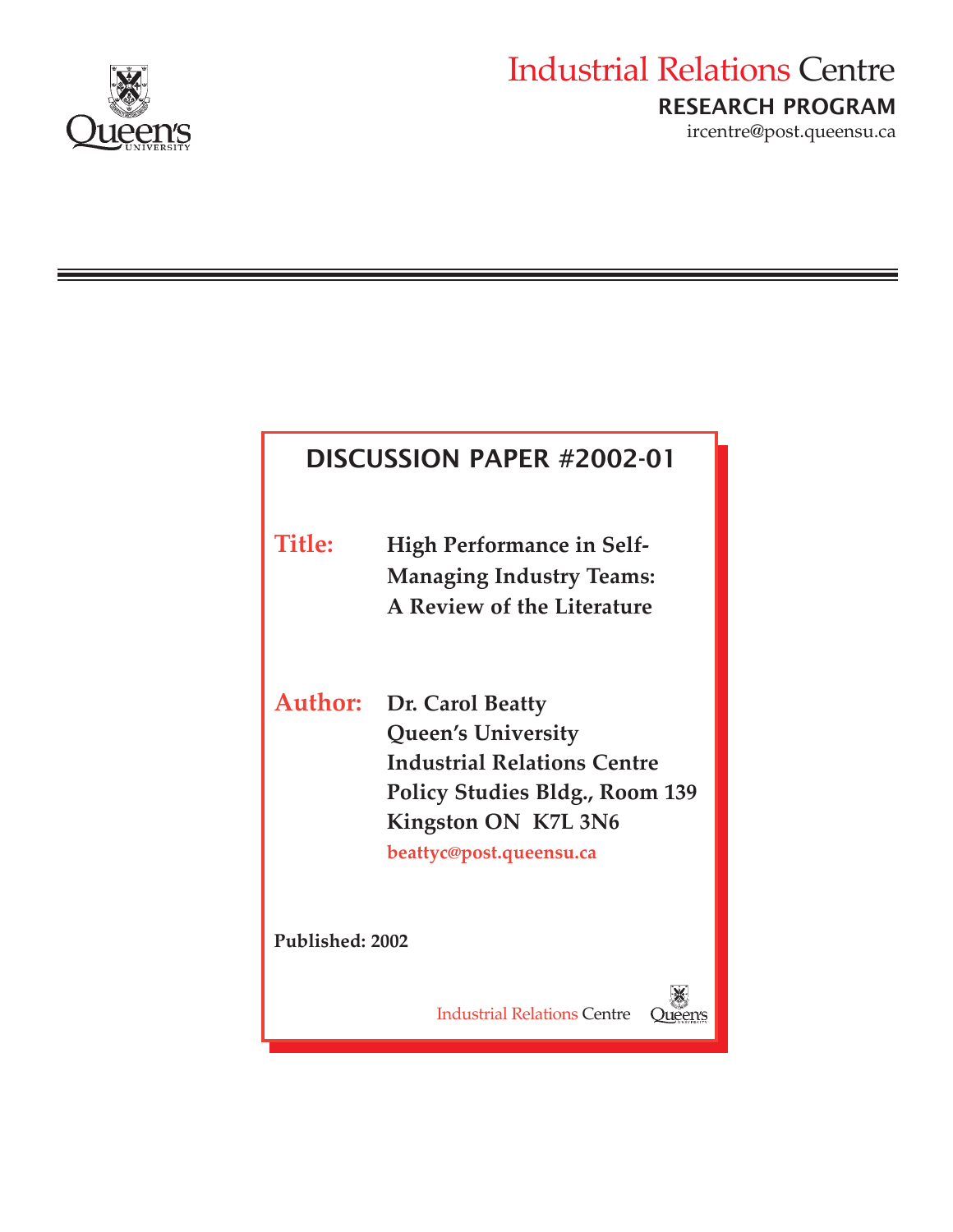## High Performance in Self-Managing Industry Teams: A Review of the Literature by Dr. Carol Beatty

 Technological and organizational change, so crucial now to modern economies is best planned and monitored by senior level, cross‐functional teams and best implemented by cross‐functional task forces at lower levels of the organization (Beatty, 1992; Beatty & Gordon, 1991). There is also increasing evidence that ongoing, continuous improvement is best performed by organizations using empowered work teams. Beatty and Garces (1992) found that in Canadian companies adopting fully integrated CAD/CAM systems, superior performance was linked less with technological innovations than with radical administrative innovations such as pay for knowledge systems, various types of teams, flattening of the hierarchy, job rotation and enrichment, and changes in reporting relationships.

 But how prevalent is the use of work teams in industry? One survey of manufacturing companies in Ontario (Gordon, Beatty, Wiseman & Bolton, 1993) found that:

- ‐ at 18% of the responding plants, all employees participate teams
- ‐ only 6% had no teams
- ‐ an average of 48% of plant employees were organized in teams of various kinds
- ‐ 70% of the teams were cross‐functional
- ‐ 75% of the teams included workers as well as managers

 Despite the movement in North America towards team‐based management, the transition period is likely to be turbulent for adopting organizations. Teams will solve some problems, but will create others.

#### Types of Teams

 McGrathʹs (1984)typology divided groups into natural and composed and their tasks into natural and imposed or artificial. Much of the research on teams has been generated on composed groups such as groups of undergraduate students assembled for the purposed of an experiment. However, work teams in organizations are overwhelmingly natural teams dealing with natural tasks. These types of teams are more difficult to study, and the majority of the research has been comprised of individual case studies and field observational studies. Thus more research is available concerning behaviour in ad hoc experimental groups, often composed of undergraduate students, than exists about the dynamics of naturally occurring work groups.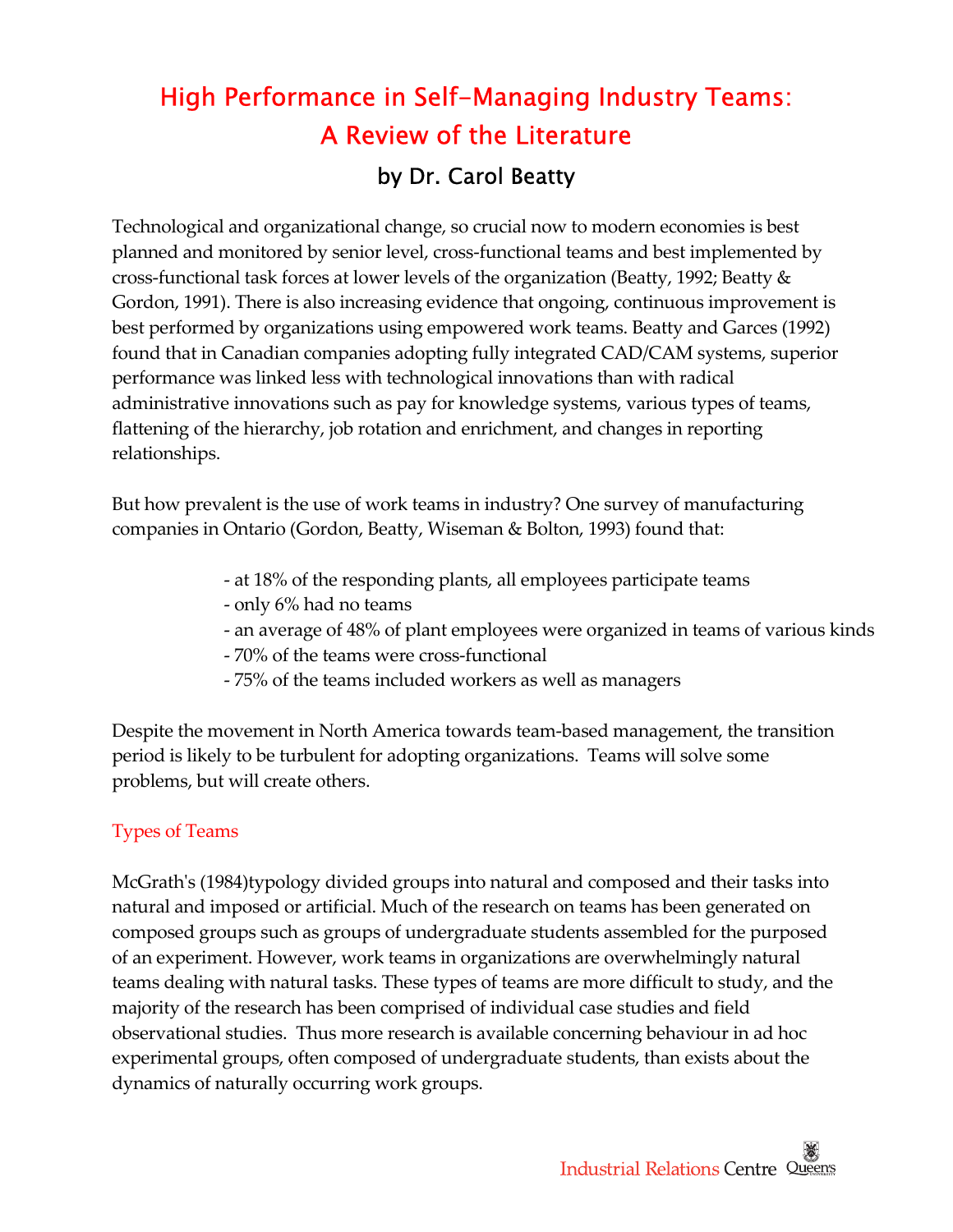McGrath further divided these naturally occurring groups into four categories according to whether their activities were broad or narrow and whether these activities were performed over a limited or very long term.

|                                      |                                                   | Very Long Term                                              |
|--------------------------------------|---------------------------------------------------|-------------------------------------------------------------|
| Broad Band of<br><b>Activities</b>   | Expeditions<br>(e.g. space crews)                 | <b>Embedding Systems</b><br>(e.g. families)                 |
| Limited Band of<br><b>Activities</b> | <b>Task Forces</b><br>(e.g. study<br>commissions) | <b>Standing Crews</b><br>(e.g. work crews,<br>sports teams) |

 In this typology, most long‐standing work groups or teams would be classified as standing crews because of their limited band of activities. However, in the new team‐based structures, self‐managing or autonomous work teams perform a broader band of activities. Thus, they could become more like a family group, more tightly‐knit and interdependent, with all the of the familyʹs well‐known attendant interpersonal problems and emotional responses. And so, the author would predict that the organizationʹs transformation to a truly team‐based management system will not always be a smooth one.

### Conceptual Framework for Studying Self‐Managing Teams

The following framework provides a good starting point for studying self‐managing teams.

| <b>INPUTS</b>                 | <b>GROUP INTERACTION</b><br><b>PROCESSES</b> | <b>RESULTANT BENEFITS</b> |
|-------------------------------|----------------------------------------------|---------------------------|
| <b>Environmental Factors:</b> |                                              | Decision Quality          |
| Organizational performance    |                                              |                           |
| standards and team            |                                              |                           |
| management                    |                                              |                           |
| <b>Individual Factors:</b>    | Leadership                                   | Member                    |
| <b>Abilities</b>              |                                              | Satisfaction/Benefits     |
| <b>Skills</b>                 |                                              |                           |
| Group Factors:                | <b>Group Cohesion</b>                        | Group Performance         |
| Composition                   | <b>Communication Processes</b>               |                           |
| <b>Size</b>                   | <b>Conflict Resolution</b>                   |                           |
| Longevity                     | <b>Stage of Group</b>                        |                           |
|                               | Development                                  |                           |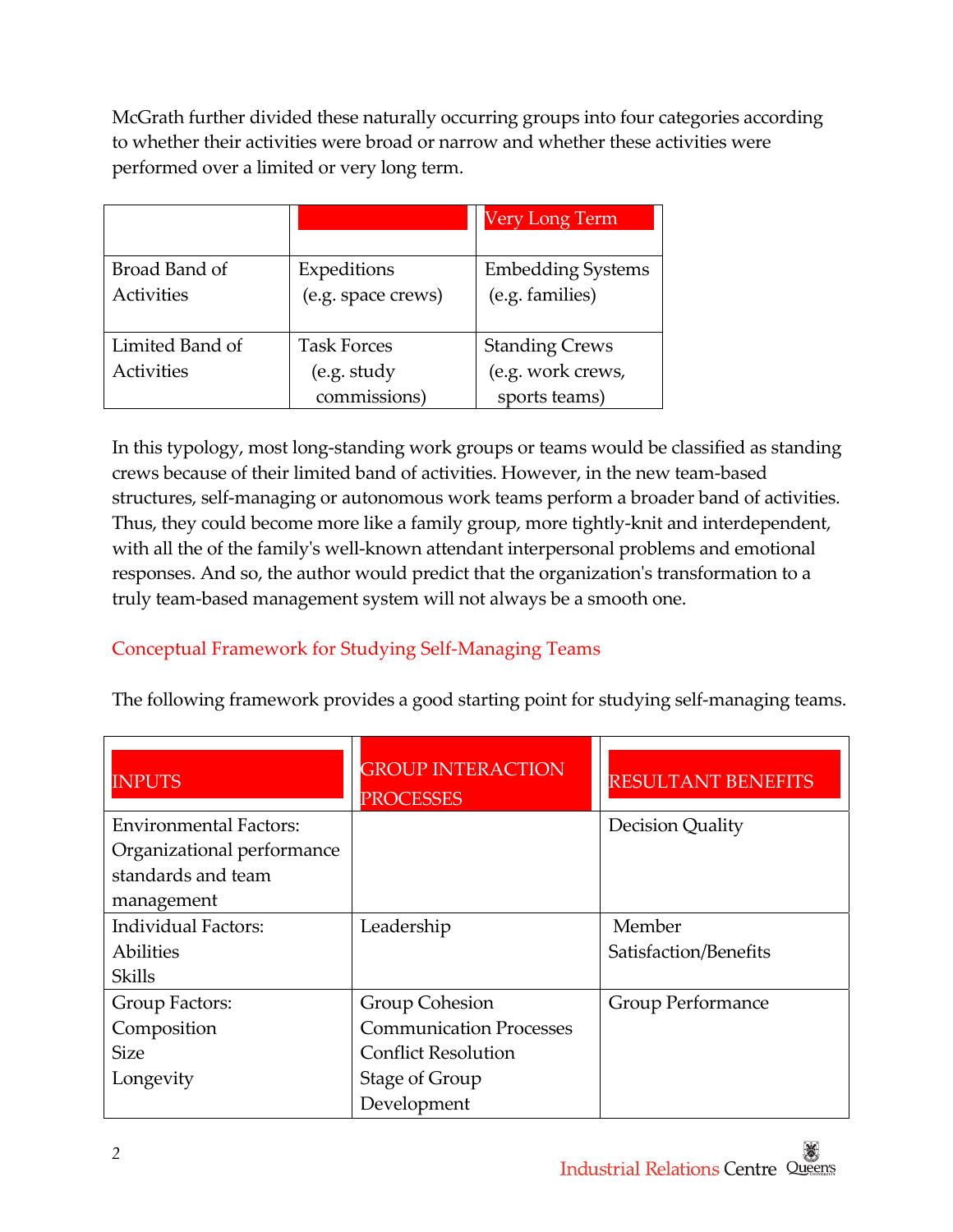#### Inputs

 Team performance cannot help but respond to the environment in which the team operates. For example, Katzenbach and Smithʹs (1992) in‐depth case analysis of teams in high performing organizations concluded that a strong organizational performance ethic is a necessary condition of team performance. Organizations and organizational leaders who promote performance results that are measured and rewarded appropriately and who offer clarity of purpose and goals, create a climate in which teams can strive for excellence. In another study of 105 basketball players, Seifritz, Duda and Chi (1992) concluded that both the players' enjoyment and their belief that effort leads to achievement were associated with a mastery‐oriented motivational climate. Finally, West and Wallace (1991) studied patient care teams in U.K. hospitals and concluded that the organizational climate for innovation was one of the strongest predictors of team innovativeness.

 Many researchers state that team performance is influenced by organizational systems, such as of performance evaluation, goal setting and rewards. Fandt (1991) studied 460 managers assigned to four or five‐member teams and found that when accountability was increased, teams experienced higher success and satisfaction. There is also ample research evidence that both individual and team performance are enhanced by the existence of clear goals (Locke; 1978; Latham & Locke, 1979). However, group goals can be far more complex than individual goals, so group goals are best based on member discussion and negotiation, defined and prioritized until the groupʹs vision emerges (Bassin, 1988). For example, Mitchell and Williams (1990) confirmed that group plus individual goal setting results in high performance when people work interdependently. Furthermore, group performance has been shown to increase when all members of the team are committed to the groupʹs goals (Zaccaro & Lowe, 1988).

 Some theorists believe that performance measurement and reward systems must reflect group rather than individual effort in a team‐based structure. For example, Slavinʹs (1990) study of cooperative learning groups found that high performance in interdependent tasks can be predicted by goals structures involving both team rewards and individual accountability in combination. In addition, Hanlon and Taylorʹs (1991) study of 228 employees before and after the implementation of a gainsharing plan as compared to 343 employees at a control facility, showed a significant increase in work‐ group communication, productivity and effectiveness six months after its introduction.

 However, group rewards may be counterproductive if they pit team against team. Niehoff and Mesch (1991) examined the effects of cooperative, intergroup competitive, individualistic and no‐reward structures on academic performance and group processes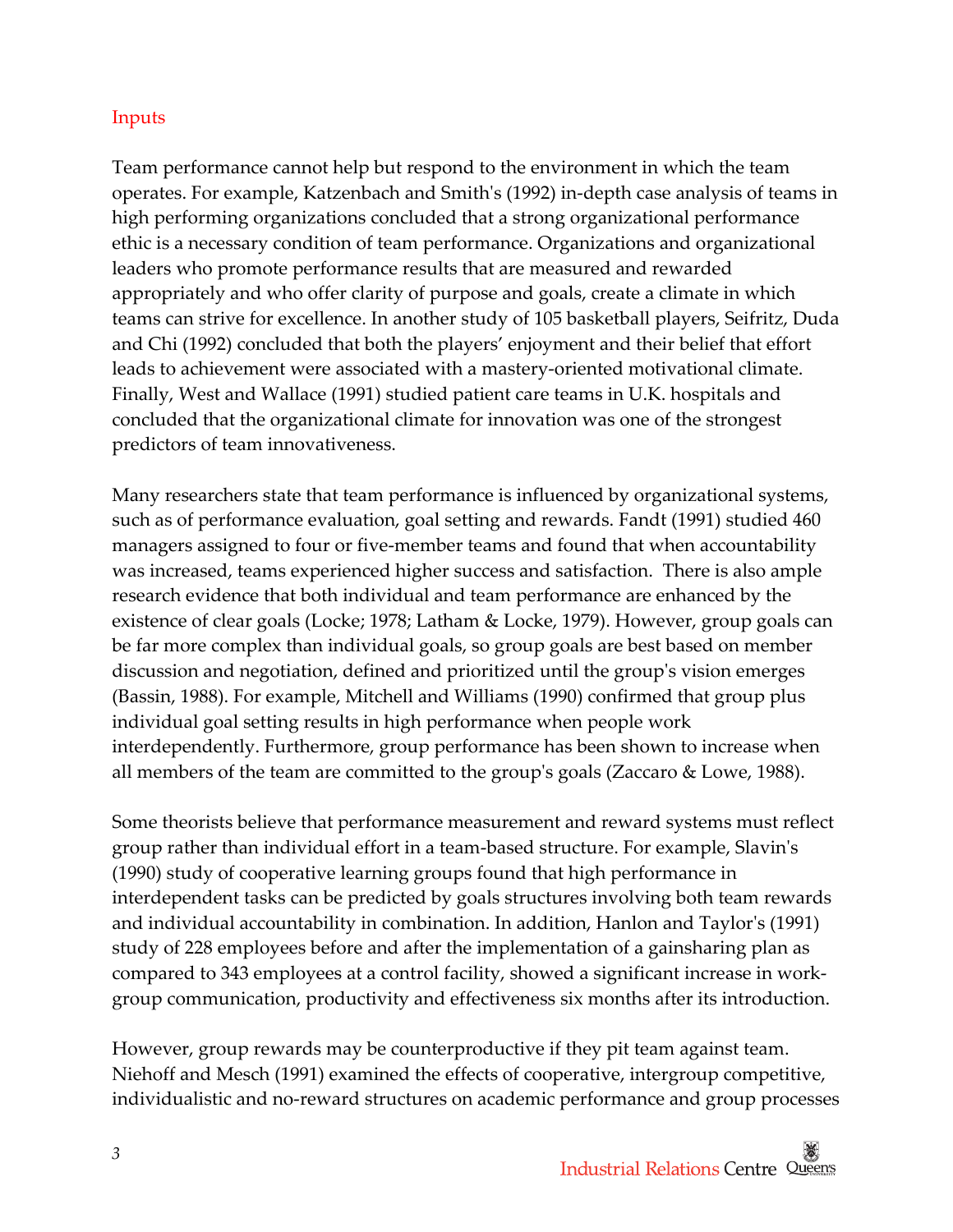with data from groups of 156 undergraduate students. Group effectiveness was rated significantly higher under the cooperative and no‐reward conditions compared to the intergroup competitive reward condition.

 Furthermore, empowerment can affect team performance. Magjuka and Baldwin (1991) studied 72 employee involvement teams and suggested that one of the significant predictors of team effectiveness was openness of a teamʹs information access structure. If higher levels are unwilling to share management information and decisions with self‐ managing teams, it is unlikely they will reach their full potential.

 In summary, it can be inferred that self‐managing teams will be more effective if they are held accountable for results, have clear, negotiated and accepted goals, have incentive systems based on team rather than individual performance, and if they are given sufficient authority and power to carry out their tasks.

#### Individual Factors

 Experts are divided on the question of whether or not groups contribute more or less than the sum total of individualsʹ contribution to certain organizational outcomes. Some argue that group outcomes depend more on the ability of individual members than on any sort of synergy effect of teams (Steiner, 1972). For example, Ganster, Williams and Poppler (1991) reported that decision performance of groups depends more on the individual abilities of the groupʹs members and the influence of the more able group members than on the process that the group uses to reach a decision.

 However, group results which are superior to the sum of individual efforts depend on the type of task undertaken. More complex tasks undertaken by natural groups over a longer time period must be studied. For example, Jones (1974) in an investigation of sports teams found that 90% of the variation in baseball team effectiveness was predictable from a measure of individual membersʹ skills, as compared to only about 35% for basketball teams. Basketball team membersʹ tasks are more interdependent than those of baseball players and thus are more comparable to the tasks of self‐ managing work teams, where a high degree of interdependence obtains.

Another line of research asserts that both task-related and "maintenance" or interpersonal skills of members are determinants of group performance (Bennis & Shepard, 1961; Burke, 1988). Performance is increased when task functions such as initiating discussion or action, clarifying, summarising, testing for consensus and seeking or giving information are performed (Alexander, 1985). However maintenance functions such as encouraging involvement and participation, sensing and expressing group feelings, reconciling disagreements, and setting standards are also necessary.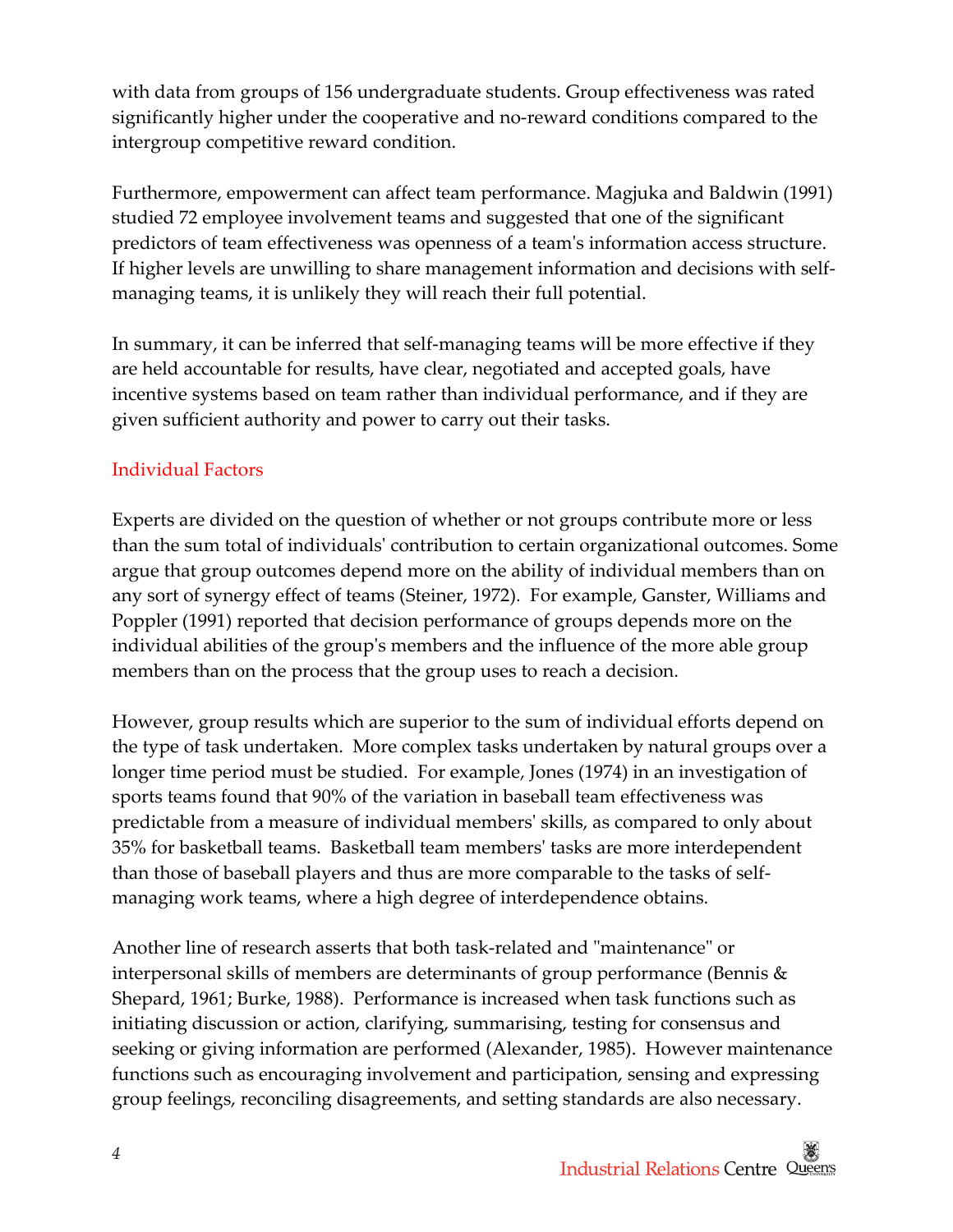Groups perform better when all members perform both task and maintenance functions (Alexander, 1985).

 Various other skills and abilities have been proposed as important to group performance. For example, studies of R&D project teams have concluded that high performers are individuals with high levels of self‐esteem, job satisfaction, innovative orientation and formal education (Allen, 1977; Keller, 1986). Bouchard (1969) reported that individual member intelligence predicted group performance on a creative task, and groups whose members have high levels of these would perform well.

 In summary, from the above it appears that individual members of high performing teams should also be high performing individuals, should have the requisite technical skills to complete the teamʹs tasks, should possess the human skills and the individual characteristics to promote team functioning and should demonstrate a balance of task and maintenance behaviours.

#### Group Factors:

#### Group Composition

 According to Anderson (1985), little is known about how to compose groups, even though a great deal of research has been devoted to this issue (Slavson, 1955; Stava and Bednar, 1979). One general principle that has evolved is that groups should be composed homogeneously in regard to objective criteria (age, sex, socioeconomic status, and so forth) but heterogeneously in regard to behavioral characteristics (Bertcher and Maple, 1977). Some suggest that it pays to compose the group in such a manner that each member is compatible with at least one other member (Stava and Bednar, 1979). This position seems to prevent the evolution of neglected isolates or scapegoats in the group.

 Heterogeneity with respect to roles within the team must also be considered. Too much overlap or homogeneity of roles can lead to confusion and conflict. Much research has found that individual member roles in effective teams are clear and consensual (Varney, 1989; Shepard, 1964). Also, in highly cohesive groups, role clarity, role acceptance and role performance is higher (Bass, 1980; Stogdill, 1972). And conversely, groups with high role differentiation may develop higher levels of cohesion.

 Tziner (1986 & 1988) studied the effects of heterogeneity of ability and motivation on performance in a study of 64 three‐man military teams. He found that performance could be predicted additively by knowing the levels of motivation and ability of each individual team member, and that interaction effects were absent even though tasks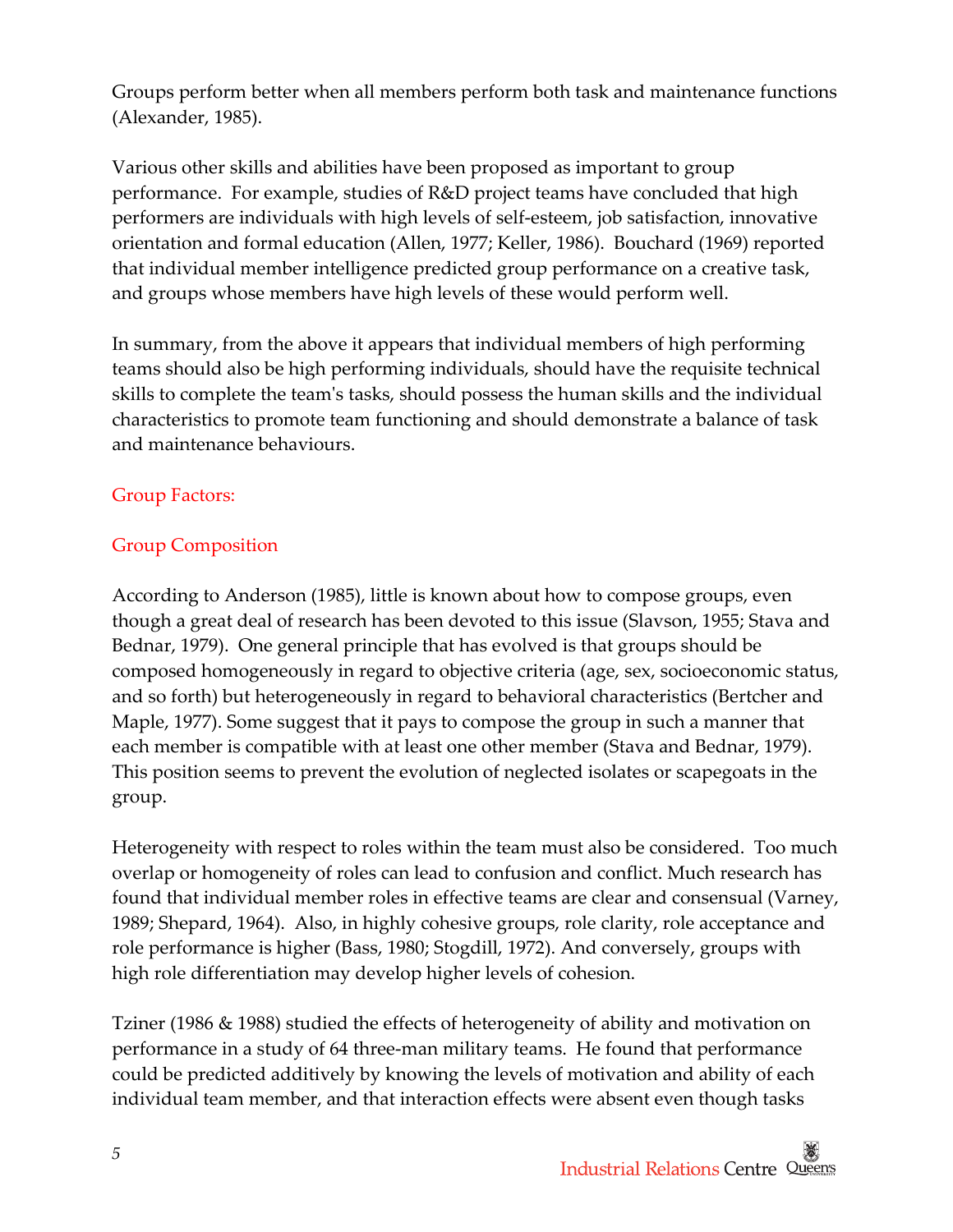were interdependent. However, when Hooper & Hannafin (1991) studied heterogeneous and homogeneous ability dyads among 6th and 7th grade math students, they found that low‐ability students performed better in heterogeneous groups, whereas high‐ability students did better in homogeneous dyads.

 Large age differences among employees in work groups have been associated with higher work group turnover (McCain OʹReilly and Pfeffer, 1983; Wagner, Pfeffer & OʹReilly, 1984). However, the role of other variables such as gender composition or personality on performance has not been thoroughly investigated. Seibert and Gruenfeld (1992) correlated undergraduate groupsʹ behaviour during a complex decision-making task with individual members' measures of "masculinity", "femininity" and "androgyny". They reported significant relationships between masculinity scores and dominance behaviour; however no analysis of performance was reported.

 Brocato and Seaburg (1987) used the Meyers/Briggs Type Indicator to investigate whether homogeneous (same type) or heterogeneous groups (complementary types) would perform better on two different types of tasks, one structured and one ambiguous. The results provided evidence that psychological type is more significant than type of task. In another study, Nettleton and Sandstrom (1976) found that successful football teams were composed by a majority of task oriented, cooperative members with a smaller set of self‐oriented members. However, in a study of 288 basketball teams, Eitzen (1973) reported that the more homogeneous the group the less likely that cliques would form and the higher the goal attainment. Finally, Aamodt, Kimbrough and Alexander (1983) reported that slightly heterogeneous teams won a higher percentage of their games than did heavily heterogeneous or homogeneous groups. The preponderance of evidence appears to favour a small degree of heterogeneity, but how much and on which dimensions remain unclear.

 Some research has addressed the effects of homogeneity of norms and values on group outcomes. Goodman, Ravlin and Schminkeʹs (1987) review of this literature found very little evidence, however, for a significant relationship between norms and performance. Nevertheless, Anderson (1985) found that higher performance groups had loose norms about content (almost anything could be discussed), have norms that favour breadth of participation, and have a large number of norm regardless of their content.

 Self‐managing teams may have little choice about team composition, unless the organization allows teams to select members. However, several important questions may well be investigated by examining the relationships between such variables as age, tenure, skill balance, degree of homogeneity, etc. on team performance and member satisfaction.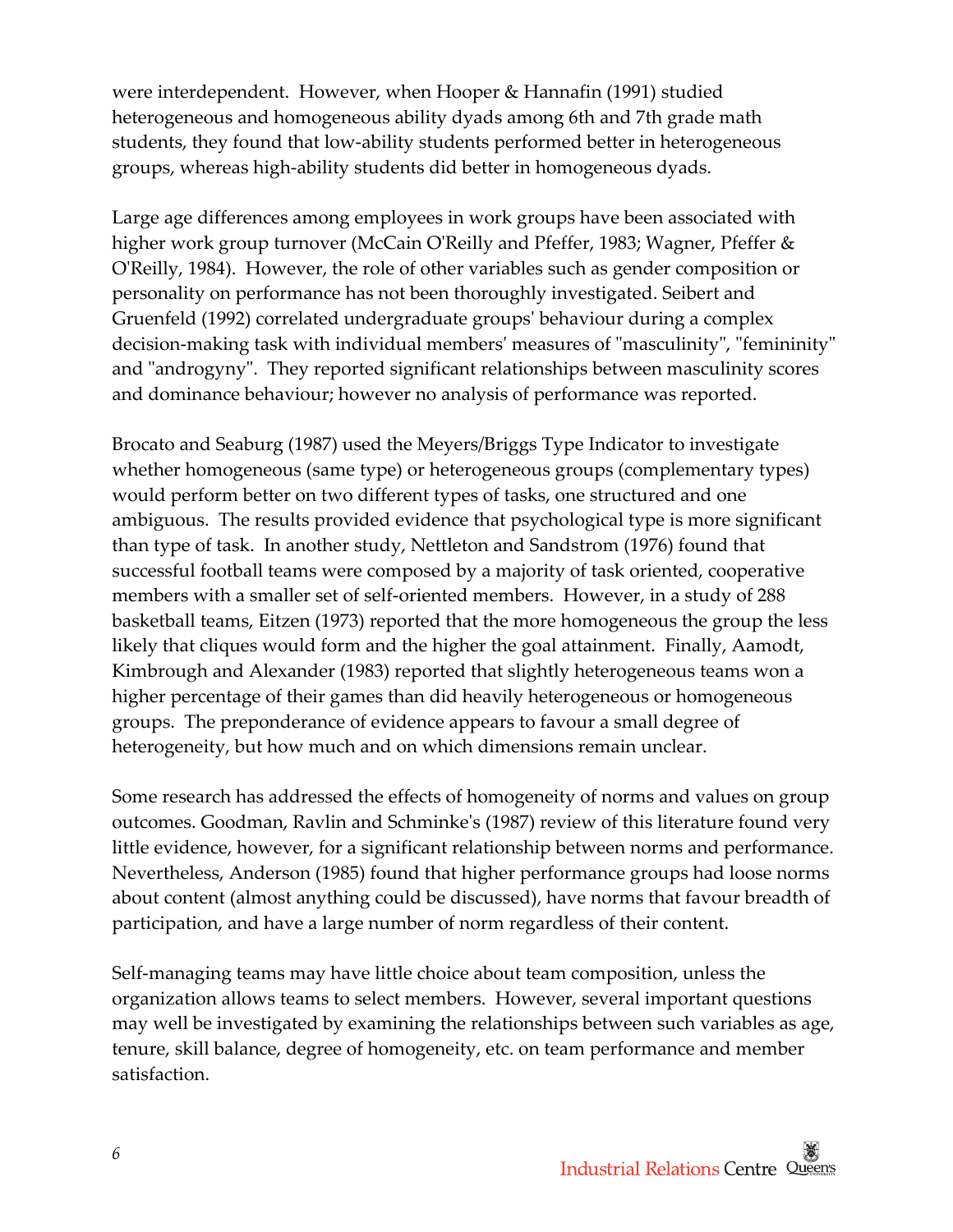#### Group Size

 Research suggest that work groups should be relatively small in size. Small groups have been shown to increase cohesiveness, but their optimal size depends on the degree of member interdependency needed for the task (Steiner, 1972). Reviews of the literature point out that size and performance may also have a curvilinear relationship (McGrath, 1984; Shaw, 1981). For example, Johnson and Johnson (1991) suggest six as the optimal size for cooperative learning groups, whereas Bridges and Hallinger (1991) recommend five to seven as optimal for problem‐based learning project teams. In brainstorming groups, Osborn (1954) argued that groups of no more than twelve were most effective, but subsequent research tended to confirm that seven was the optimal number (Hackman and Vidmar, 1970; Lewis, Sadosky & Connolly, 1975).

 Furthermore, large groups may not gain the maximum benefit from individual members' skills. Ringlemann (in Gill, Menlo & Keel, 1984) observed a rope pulling experiment and reported that while groups pulled with more force than individuals, the force was not as much as would have been predicted by individual scores. This decrease in average individual performance increased with group size, and was termed ʺsocial loafingʺ.

 Self‐managing teams come in various sizes, and presumably there is a logic to the size chosen that fits the particular organization and team tasks. It is important to investigate whether team functioning declines above or below some optimal numbers and whether the social loafing phenomenon takes place in self‐managing teams.

#### Group Longevity

 Katz (1982) studied the shifts in communication over time of 50 R&D project groups that varied in terms of group longevity. He found that project groups became increasingly isolated from key information sources both within and outside their organizations with increasing stability of project membership, and this reduction in communication affected project performance adversely. Katz (1982) also reported a curvilinear relationship between the mean tenure of members in project groups and ratings of group performance. Research is needed to examine whether Katzʹs findings about project groups also apply to self‐managing teams.

### Group Training

 Various types of training ranging from team building to training in problem solving skills are recommended to increase team effectiveness. The research to date on a variety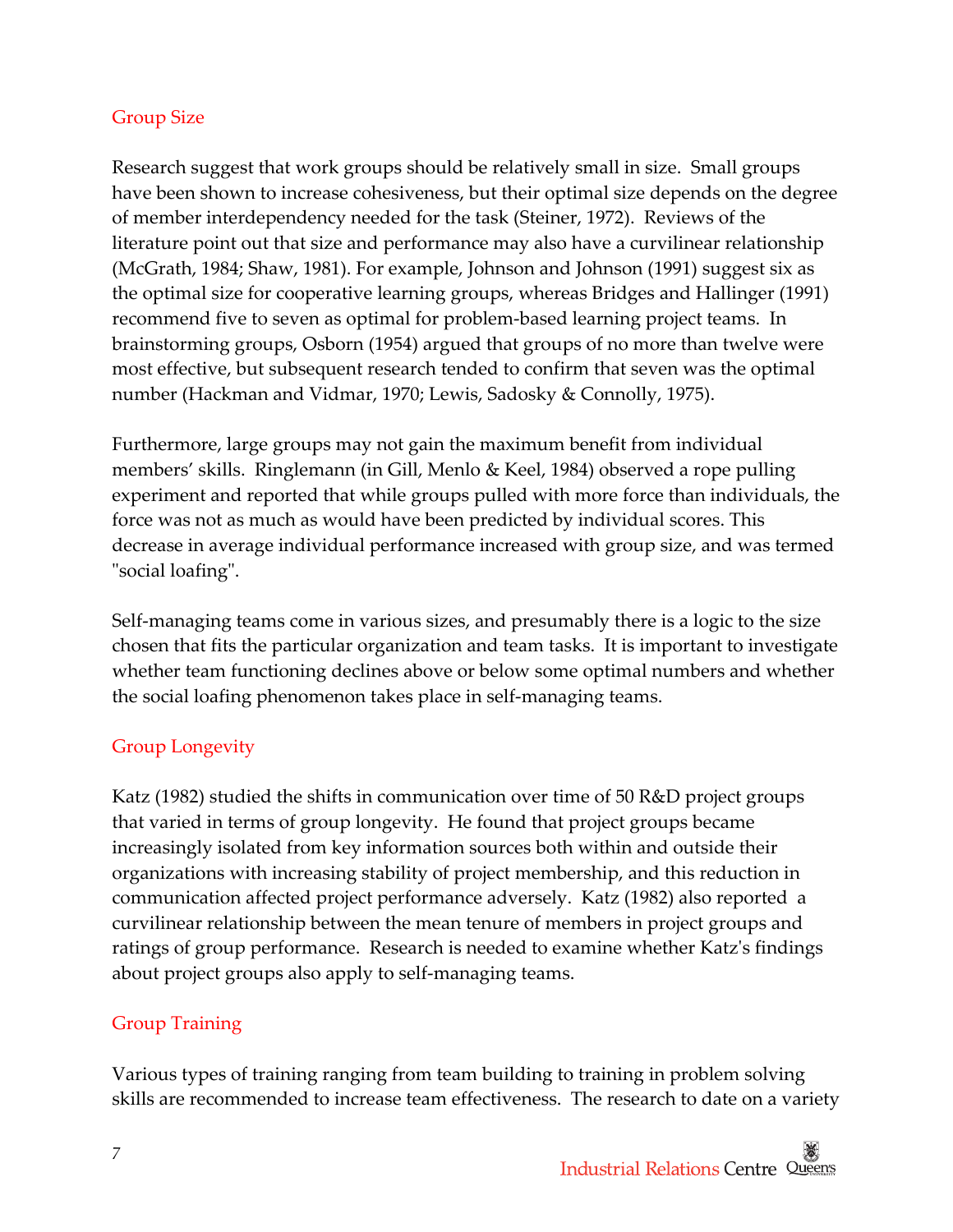of small group training experiences with as little as 10 to 12 total hours' duration indicates that positive changes are maintained by about 80% of trainees as much as six months to a year later (Lieberman, Yalom & Miles, 1973; Anderson, 1985).

 For example, a study evaluating a team building intervention found that teams improved substantially following the intervention and the beneficial effects persisted two months later (Mitchell, 1986). Firestien (1991) investigated the differences in communication behaviours in small groups trained in creative problem solving (CPS) with groups not trained in CPS. Results indicated that groups trained in CPS participated more, criticized ideas less, supported ideas more, exhibited more verbal and nonverbal indications of humour, and produced more ideas than did untrained groups ‐ all at a significant level.

 In short, training in both cognitive and interpersonal skills may have significant effects on team performance.

#### Group Interaction Processes:

#### Group Cohesion

 Group cohesion has been extensively studied both as an outcome of group member characteristics and as an input to performance outcomes. On the whole, evidence supports a positive relationship between group cohesion and group performance, but it is far from unanimous.

 For example, Williams and Widmeyer (1991) examined the cohesion‐performance outcome relationship by studying 83 female golfers from 18 teams who participated in a tournament. Cohesion significantly predicted performance outcomes, with task cohesion being the best predictor. OʹKeefe, Kernaghan, & Rubenstein (1975) found cohesive scientific work groups to be more likely to adopt innovations than non‐ cohesive groups. Griffith & Mullins (1971) reported high levels of communication in. Furthermore, Keller's (1986) longitudinal study found that group cohesiveness was the strongest predictor of project groupsʹ performance, both at the initial assessment and over time.

 Greene's (1989) study, however, reported the opposite. He investigated the relationship between cohesion and productivity in 54 recently formed work groups in a nine‐month longitudinal field study. The findings provided evidence that (1) the groupʹs acceptance of organizational goals is antecedent to both cohesion and productivity and (2) causation between cohesion and productivity is reciprocal. Moreover, there is an increasing body of evidence that it is superior performance that causes increased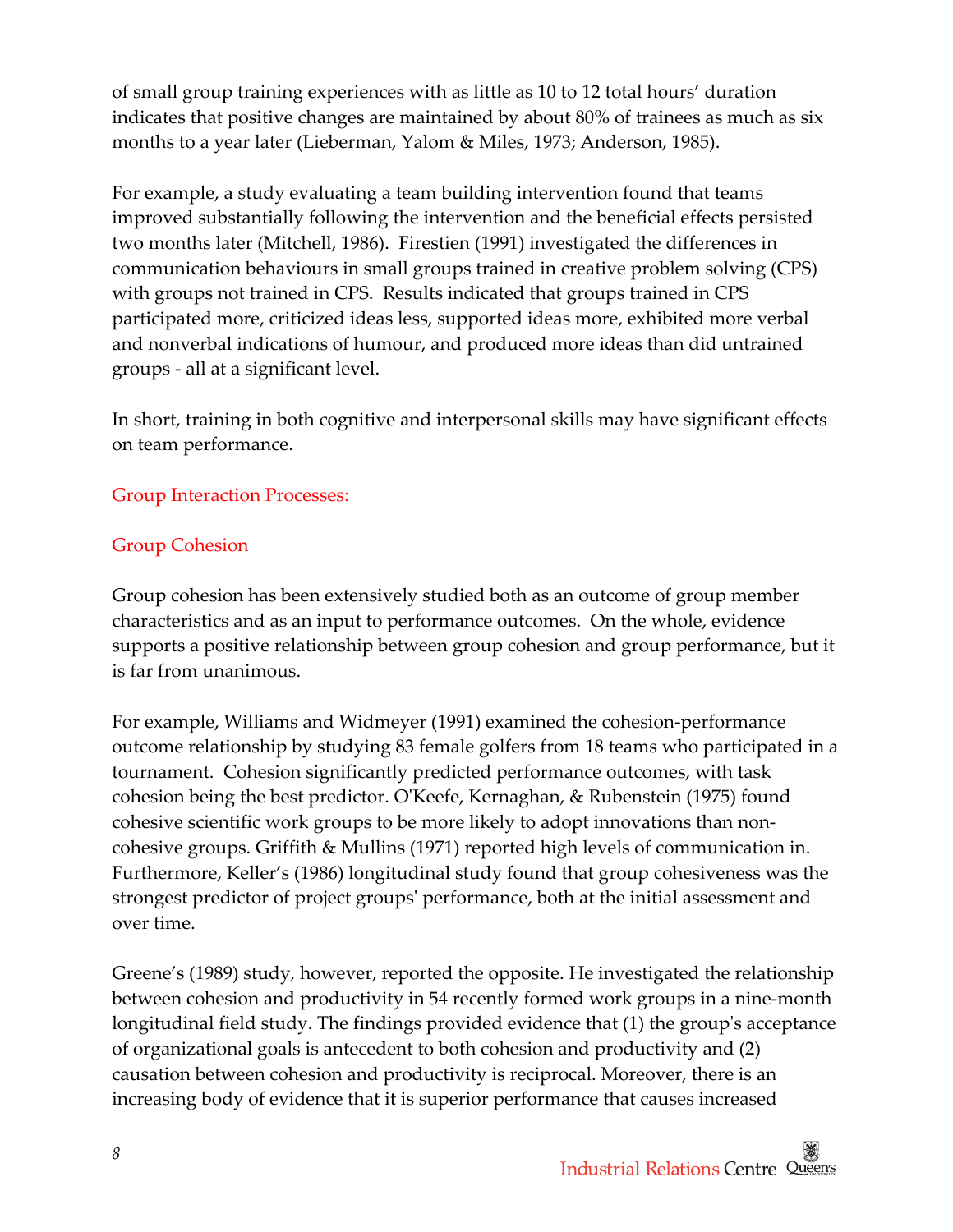cohesion and not the reverse (Landers, Wilkinson, Hatfield and Barber, 1982; Williams and Hacker, 1982).

 In short, highly effective self‐managing teams are likely to be cohesive, but it is unclear whether cohesiveness promotes higher performance or vice versa.

#### Communication Processes

 High performance teams are said to need good communication skills and processes, which minimize defensiveness and maximize openness. Several researchers have addressed these issues. Hirokawa (1987) systematically analyzed and compared the deliberations of a number of informed groups that arrived at low‐ or high‐quality decisions. Findings pointed to superior communications processes as determinants of high quality decisions.

 Elias, Johnson and Fortman (1989) investigated the relative effects of task‐focused self‐ disclosure on group performance. Results indicated that self‐disclosure led to significantly higher group cohesiveness, commitment to task and productivity. These results were especially strong for females as opposed to males. Some suggest that self‐ disclosure and feedback contribute to group performance indirectly, by aiding inter‐ member empathy (Anchor, 1979; Anderson, 1985 & 1978).

 The empirical findings of Pelz and Andrews (1976) coupled with the longitudinal studies of Allen (1970) and Farris (1969) strongly support the contention that direct communications between project group members and other internal professional colleagues can enhance project effectiveness. However, contact with outside colleagues did not. On the other hand, Dewhirst, Arvey and Brown (1978) and Katz & Tushman (1981) reported direct communications with outside professionals as critical to research projects).

 Thus for self‐managing teams, member communications skills, task‐focused self‐ disclosure, empathy, and both internal and external communications networks may well increase effectiveness.

#### Conflict Resolution

 In any team situation, disagreement is likely to occur. For a team to become effective, then, it must deal with the emotional problems and the needs of its members and the interpersonal problems that arise (Alexander, 1985). But on the other hand team avoiding conflict at all costs would be ineffective (Wilemon & Thamhain, 1983). The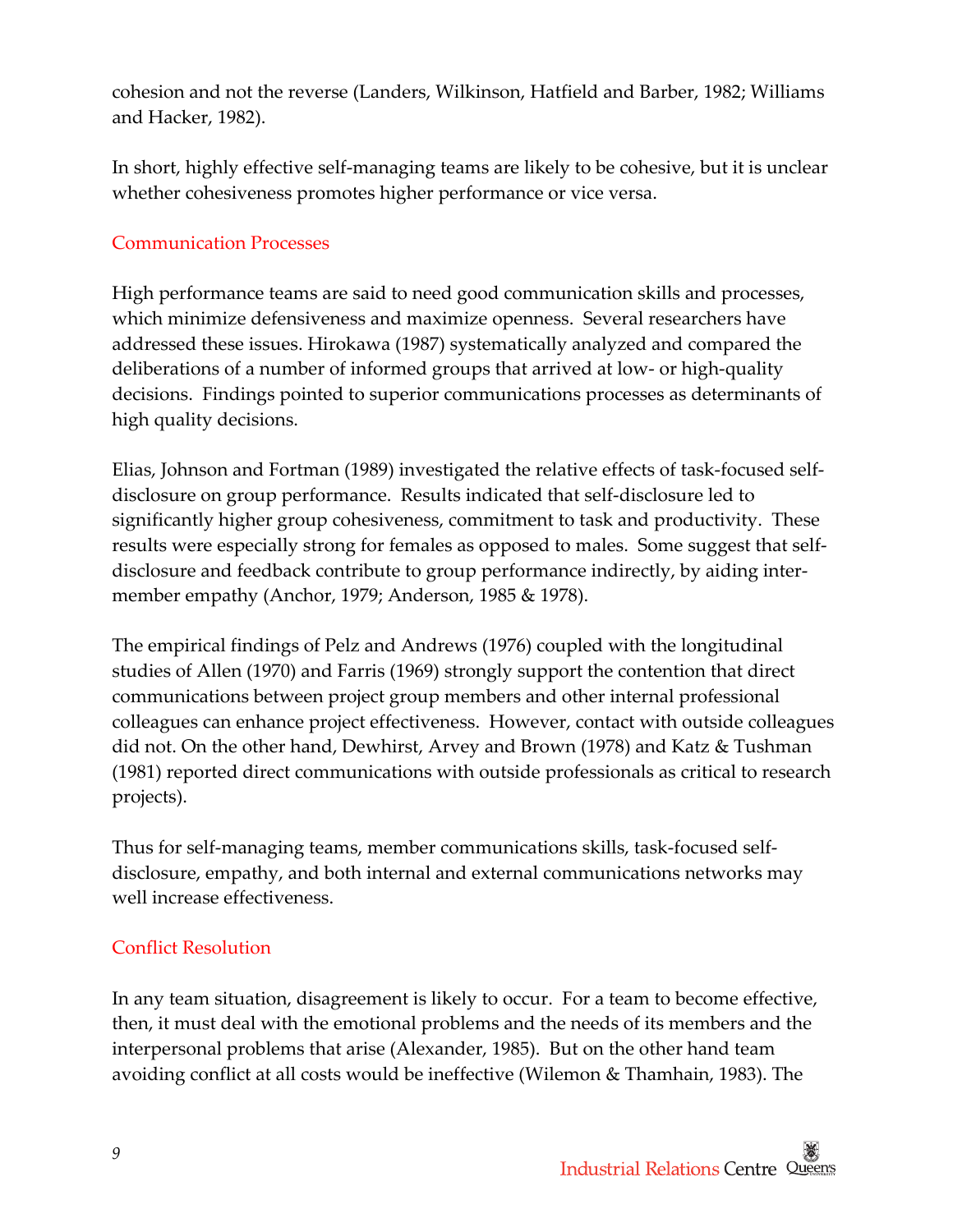more groups uncover and deal with their differences, the higher the quality of their decisions (Hall and Watson, 1970).

 Moreover, when overt conflict behaviour is present, it is important to discriminate between substantive conflict and affective conflict. Bell (1974) found substantive (content‐related) conflict to be a constructive force in the consensus decision‐making process, whereas affective (personalized) conflict was detrimental to the group.

 Wall, Galanes, and Love (1987) conducted a study with the purpose of exploring the interrelationships of conflict, conflict management, member satisfaction and quality of outcome in small, task‐oriented groups. Twenty‐four groups comprising of 4‐7 students were given an exercise to complete, and their interaction was audiotaped. The researchers detected a curvilinear relationship between conflict and solution quality. However, member satisfaction was negatively related to the number of conflict episodes, and individuals in groups experiencing no conflicts reported both greater overall satisfaction and lower quality outcomes.

 The relationship between conflict and group outcomes is thus complex. Conflict up to a certain level appears to be a positive for performance, but any degree of conflict may be negative for member satisfaction.

#### Leadership

 The team leader can play a key role in team outcomes. However, the leader must slowly transfer the responsibility for team development to all members, in order for groups to transform themselves into true teams (Bassin, 1988).

 Alexander (1985) believes that the development and cohesion of a team occurs only when there is a feeling of shared leadership among team members. This means that all members must accept some responsibility for task functions ‐ those things necessary to do the job ‐ and maintenance functions ‐ necessary to keep the group together and interacting effectively. Task functions include: initiating discussions or actions, clarifying issues and goals, summarising points, testing for consensus or agreement, and seeking or giving information. Maintenance functions include encouraging involvement and participation, sensing and expressing group feelings, harmonising and facilitating reconciliation of disagreements, setting standards for the group, and ʺgatekeepingʺ or bringing people into discussions. No one person can be expected to perform all these required leadership functions effectively all the time, and groups perform better when all members perform both task and maintenance functions.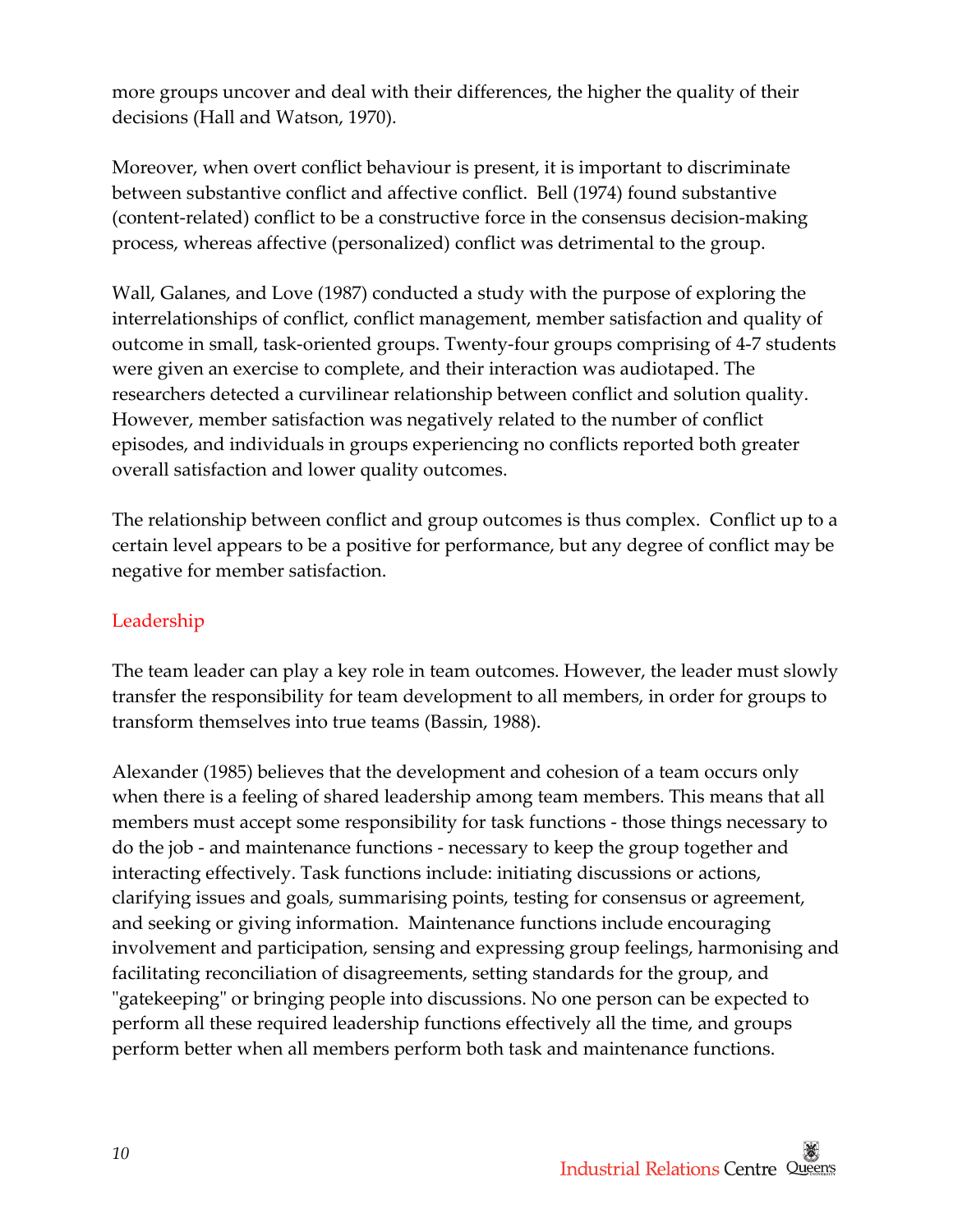Barry (1991) proposed the distributed leadership model, which was derived from observations and interviews of fifteen self‐managing teams over a three‐year period. It proposes that leadership is a collection of roles and behaviours that can be split apart, shared, rotated, and used sequentially or concomitantly. This in turn means that at any one time multiple leaders can exist in a team, with each leader assuming complementary leadership role.

 Also, gender has been found to be an important determinant of preferred leadership in team situations. For example, Chellandurai (1978) in a study of 160 physical education students found that males preferred coaches to be more autocratic yet more supportive than females. Similarly, Earleʹs (1981) study of 335 intercollegiate hockey players found that males preferred more training, more autocratic behaviour, more social support and less democratic behaviour from their coaches than did their female counterparts. Unfortunately however, these leader behaviours were not analyzed with respect to performance outcomes.

 There is no question that leaders influence groups greatly and two general findings stand out. First, the group itself has an impact on outcomes that is significant and independent of leader behaviour. Second, the most effective leaders are those who help the group develop to the point at which members themselves are the primary source of help (Anderson, 1985). Counselman (1991) writes that leaderless groups have existed for decades in a number of different settings, including educational, military, and business organizations. Leaderless groups may offer certain advantages over leader‐led groups, including equal opportunity for influence.

 In summary, the role of leadership in self‐managing teams is a complex one. On the one hand, most researchers conclude leadership is important, with most recommending a more developmental and facilitating role for the leader. Others believe the team members themselves should be responsible for all the roles and behaviours of leadership, and that under conditions of high motivation and skills, leaders are not necessary.

#### Stages of Group Development

 There have been two main streams of research and theory about group development. The first stream deals with group dynamics, the other with phases of group problem solving. In 1965, Tuckman synthesized the first stream in a model of group development that is frequently cited today. The sequence, theoretically the same for every group, consists of forming, storming, norming, and performing. Tuckman and Jensenʹs (1977) update left this model in place, except for the addition of a final stage, adjourning. More recent models have kept essentially the same pattern.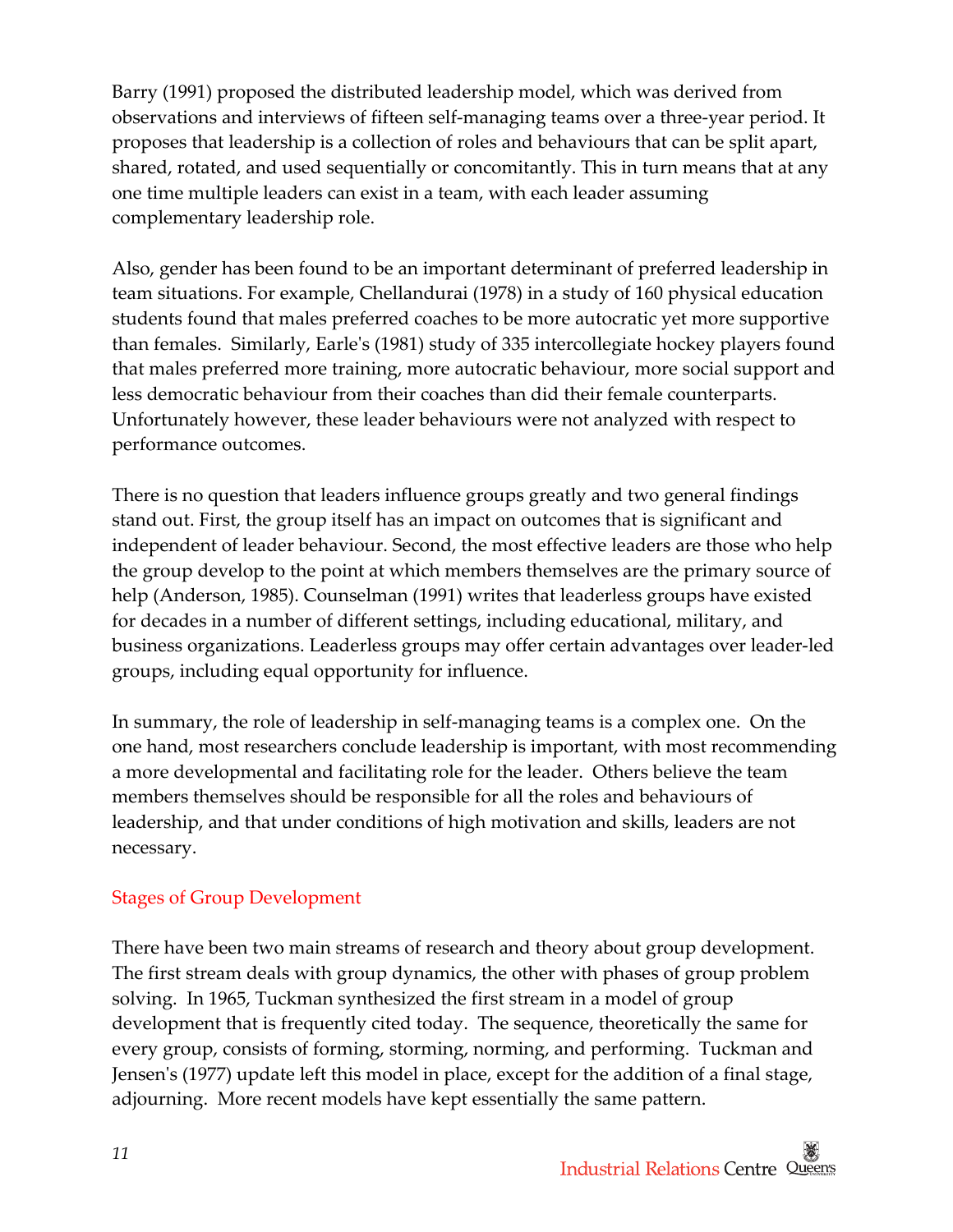The second stream concerns phases in group problem solving, or decision development. Researchers have typically worked with groups with short life‐spans, usually minutes or hours, and studied them in a laboratory as they performed a limited task. Studies have focused on discovering the sequences of activities through which groups empirically reach solutions. The classic study in this tradition is Bales and Strodbeckʹs (1951) unitary sequence model of three phases in groupsʹ movement toward goals: orientation, evaluation, and control.

Though they differ somewhat in the particulars, Poole criticized that "for thirty years, researchers on group development have conducted the same study with minor alterationsʺ (1983b: 341) and have viewed group development as an inevitable progression. But research by Fisher (1970) and by Scheidel and Crowell (1964) suggested that group discussion proceeds in iterative cycles, not linear order. Poole (1983a & 1983b) raised a serious challenge to these models by demonstrating that there are many possible sequences through which decisions can develop in groups, not just one. Furthermore, researchers (Hare, 1976; Poole, 1983b) point out that they offer snapshots of groups at different points in their life‐spans but say little about the mechanisms of change, what triggers it, or how long a group will remain in any one stage. Second, they treat groups as closed systems (Goodstein & Davico, 1979) and ignore the interplay between groupsʹ development and environmental contingencies, such as groupsʹ assignments, resources, and requirements for success (Gladstein, 1984) and communications with their environments (Katz, 1982; Katz & Tushman, 1981).

 Another view is offered by Gersick (1988), who revealed that the timing of group work was highly predictable. The groups studied did not proceed through a universal series of stages. Rather, two phases of the groupʹs calendar time were crucial ‐ the first meeting and the midpoint of the groupʹs allotted time. The findings suggest that the groupsʹ progress was triggered by membersʹ awareness of time and deadlines rather than by the completion of an absolute amount of work in a specific developmental stage.

 In short, team performance may be influenced by the stage of development reached by the group and by how near the team is to its deadline for completion of the task. Groups just forming or near the beginning of a task are expected to perform less adequately than those at later stages of development.

#### Resultant Benefits of Teams

 The benefits derived from teams or small groups as described in the literature may be summarized into three key areas: performance improvements, decision quality, and benefits to individuals.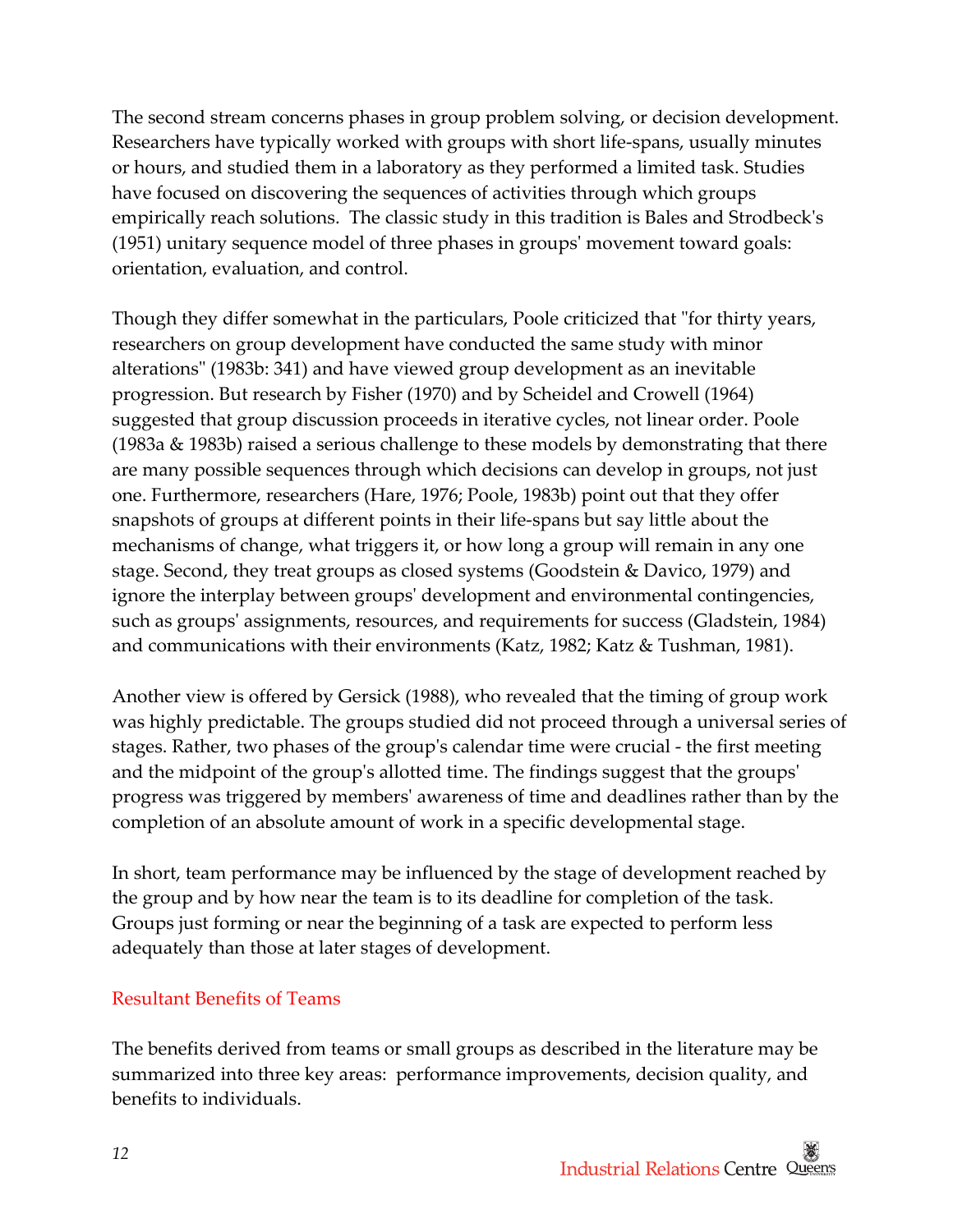#### Performance Benefits

 Most studies about the performance benefits of self‐managing teams are case studies, and most reports to date have been favourable. For example, Versteeg (1990) stated that the introduction of self managing work teams at Northern Telecom sites resulted in record productivity gains. Bassin (1988) described the benefits of inter‐functional teams at General Foods as including: more sharing and integration of skills and resources; more member stimulation, energy and endurance; more emotional support among team members; better performance, more innovation; more ideas for problem solving; more commitment and ownership by members around team goals; more sustained effort at team directed goals; more team member satisfaction, higher motivation and more fun; greater confidence and ability to achieve more.

 An intensive case study of the transition to teams at Alcanʹs Sheet Division in Australia (Dunphy & Berggren, 1992) concluded that among the many resulting benefits were increased quality, plant utilization and on‐time delivery, waste and inventory reduction, lower injuries and absenteeism, and an increased acceptance of change on the part of the workforce. In addition, Musselwhite and Moran (1990) described the benefits of work teams in large organizations as including improved productivity, better quality products and service, higher employee morale and more responsive organization structures. Similarly, in service industries, Hoerr (1988) described the benefits of work teams realized by a large insurance company as a 20% increase in productivity and a reduction in case‐processing time by as much as 75%.

#### Satisfaction and Benefits to Individuals

 Groups structured to promote compatibility may enhance membersʹ wellbeing and satisfaction. Colarelli and Boos (1992) in a longitudinal field study of 258 subjects working in three person groups examined whether sociometric or ability based group composition methods had different effects on group outcomes. This study suggested that sociometric approaches may be useful for predicting whether potential team members will communicate and work well together and whether or not they will benefit from team membership.

 Anderson (1985), however, asserted that it is a myth that everyone benefits from group experience. Groups can, and do harm members psychologically, especially those with unrealistic expectations. Preventative measures require that member expectations are realistic, clarified and mutual. Furthermore, helping groups to develop peer‐oriented norms that prohibit manipulation and dominance and discourage withdrawal and indifference may well be needed to protect members against negative outcomes.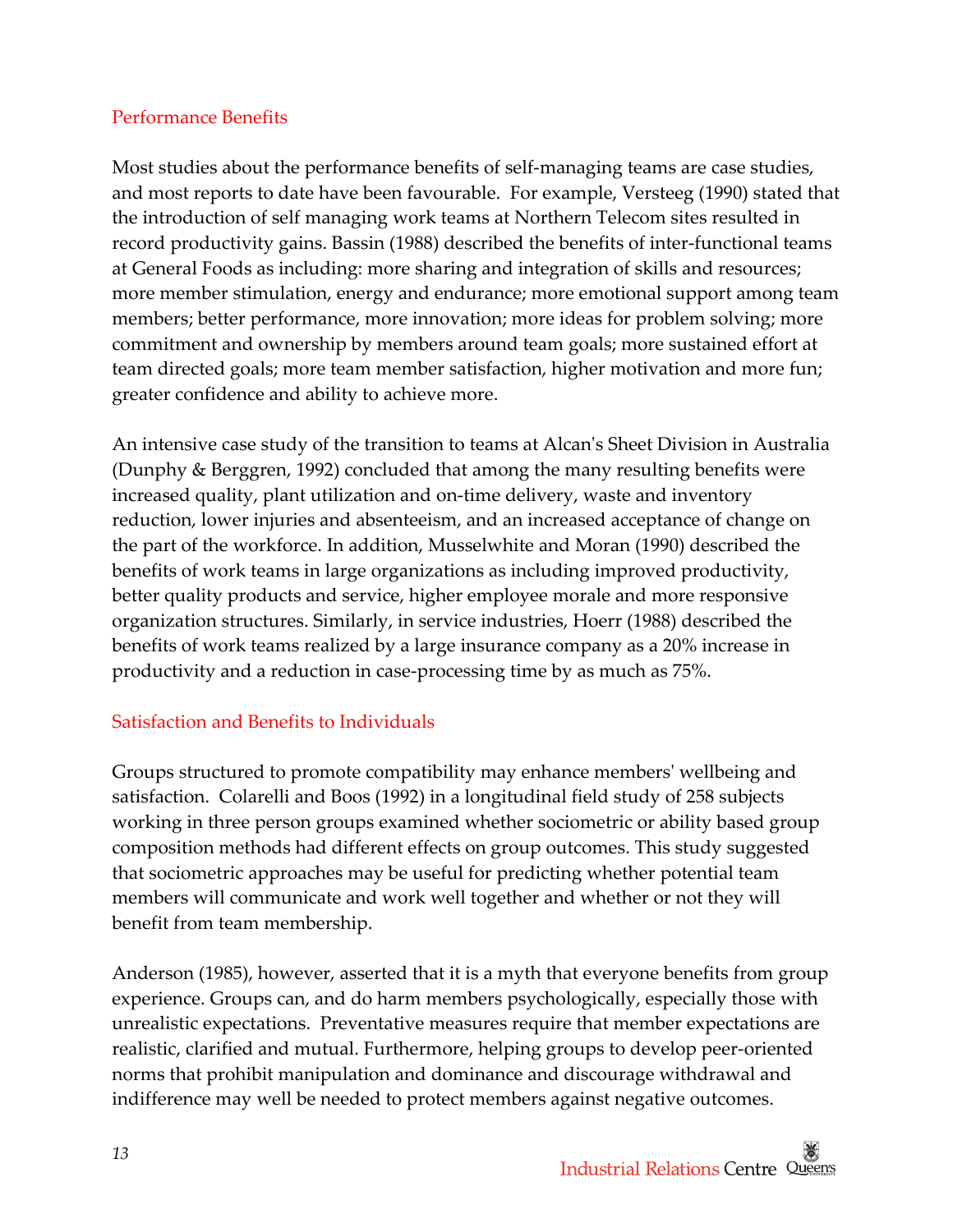In short, members may benefit or not from belonging to a self‐managing team. It may be important to the success of these teams to determine who benefits and under which conditions.

#### Decision Quality Benefits

 Groups commonly show increments in quality of decisions and problem solving over individuals. Group decision is clearly preferable to individual decision making when more information is needed than an individual possesses and a greater number of approaches to problem solving is needed (Maier, 1978), and the situation is unique, novel, ambiguous, or complex (Robbins, 1980). Group consensual decision making is deemed superior to other decision processes when a problem is being solved that does not have one clear "right" answer (Holloman & Hendrick, 1972). For example, Watson, Michaelson, and Sharp (1991) found evidence overwhelmingly in favour of group decision making across time on an experimental task. Group scores exceeded best member scores 98% of the time.

 But decision making is only one aspect of problem solving. One of the most common tasks for groups in organizations is generating ideas, and much research has investigated whether groups produce more and better ideas than individuals, especially that to do with brainstorming. Research on brainstorming consists of two distinct streams. The first assesses the effectiveness of the original brainstorming technique, and the second tests a variety of newer methods of idea generation. The consensus from this first stream of research is that brainstorming groups do not outperform unstructured or nominal groups. The second stream of research focuses on the development and testing of new techniques for idea generation. Although some studies have shown that these structured techniques can improve idea generation, most have found that nominal groups outperform interacting groups, that structured idea generation techniques provide little advantage over unstructured interaction, and that large groups do not generate more ideas than small groups (e.g. Diehl & Stroebe, 1987; Jablin & Seibold, 1978; Lamm & Trommsdorff, 1973). The two reasons identified are production blocking and evaluation apprehension. Production blocking occurs when individuals cannot express their ideas because someone else is talking. Evaluation apprehension occurs when individuals withhold their ideas out of concern that others may not approve of them. In addition to production blocking and evaluation apprehension, other inhibitors, such as social loafing (Latane, Williams, & Harkins, 1979), may be likely present in brainstorming group interaction. Moreover, the magnitude of inhibitors may grow as group size increases (Steiner, 1972).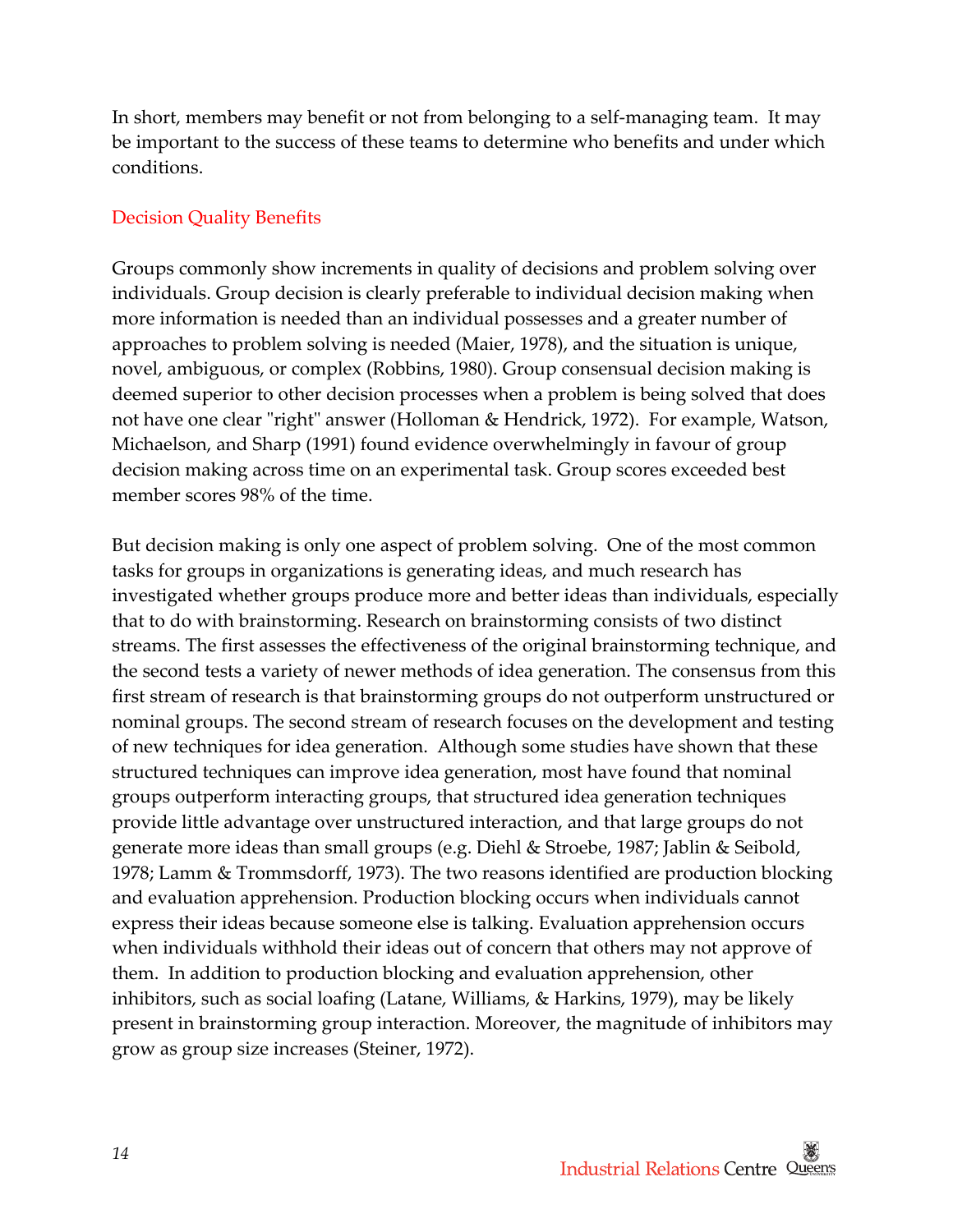Gallupe, Dennis, Cooper, Valacich, Bastianutti and Nunamaker (1992) conducted two concurrent experiments with groups of varying size; there were 2‐, 4‐, and 6‐person groups in one and 6‐ and 12‐ person groups in the other. They compared the number and quality of unique ideas generated by groups of each size using electronic and non‐ electronic verbal brainstorming. The larger groups in both experiments generated more unique ideas and more high‐quality ideas, and members were more satisfied when they used electronic brainstorming than when they used verbal brainstorming. There were fewer differences between the two techniques for the smaller groups in each experiment. They interpreted these results as showing that electronic brainstorming reduces the effects of production blocking and evaluation apprehension on group performance, particularly for large groups.

 In an effective team most decisions are reached by a kind of consensus in which it is clear that everybody is in general agreement and willing to go along. However, there is a tendency for individuals who oppose the action to keep their opposition private and thus let an apparent consensus mask real disagreement. When groups become too cohesive, they may fall prey to "groupthink" (Janis, 1972). The issue of conflict avoidance (lack of critical thinking) is evident and central to groupthink dynamics. However, in shortened versions offered by Janis and others, the key variable becomes interpreted as cohesiveness. It appears that the dangers of groupthink in decision‐ making are ever present in long‐standing, cohesive groups (Posner‐Weber, 1987; Courtright, 1978; Flowers, 1977). Such groups fit the description of self‐managing work teams.

 In summary, the research on decision quality outcomes of group processes is fairly elaborate, but not much has been applied to self‐managing teams and their tasks.

#### Conclusion

 There are many important issues to resolve in order to ensure that teams are designed and managed well to achieve organizational and individual benefits. Most researchers have concentrated on the context variables, others on the group interaction variables or the outcome variables. It is important for researchers to integrate these areas and attempt to analyze all three types of variables together.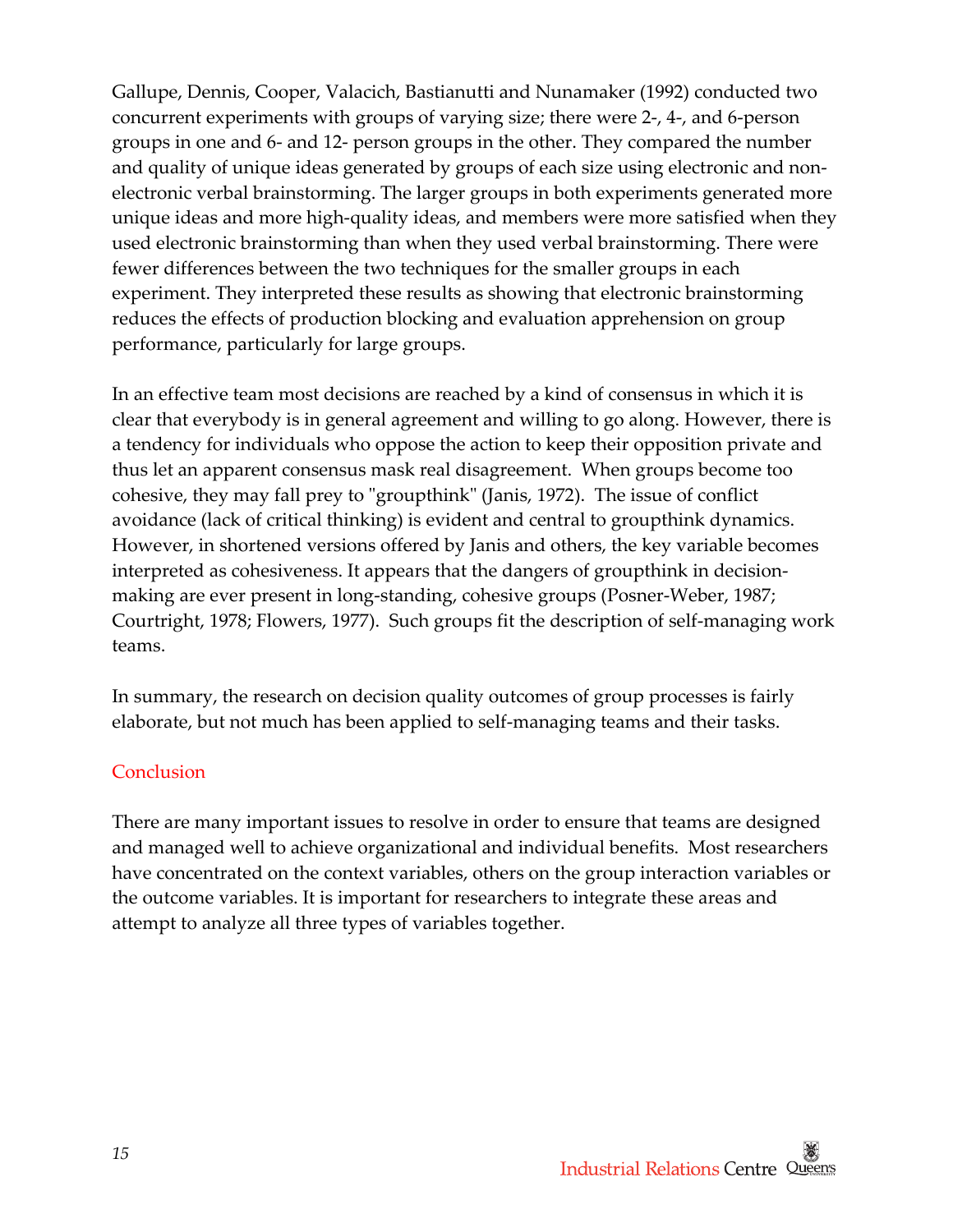#### BIBLIOGRAPHY

 Aamodt, M.G., Kimbrough, W.W. & Alexander, C.J. (1983) A preliminary investigation of the relationship between team racial heterogeneity and team performance in college basketball. Journal of Sport Sciences, 1(2), 131‐133.

 Alexander, M. (1985) The Team Effectiveness Critique. The 1985 Annual: Developing Human Resources.

Allen, T.J. (1970) Communications networks in R&D labs. R&D Management, 1, 14‐21,

Allen, T.J. (1977) Managing the Flow of Technology. Cambridge, MA: MIT Press.

 Anchor, K.N. (1979) High‐ and low‐risk self‐disclosure in group psychotherapy. Small Group Behavior, 10, 279‐283.

 Anderson, J. D. (1985) Working with groups: Little‐known facts that challenge well‐known myths. Small Group Behavior, 16(3), 267‐283.

 Bales, R. F., & Strodbeck, F. L. (1951) Phases in group problem solving. Journal of Abnormal and Social Psychology, 46, 485‐495.

 Barry, David (1991) Managing the bossless team: Lessons in distributed leadership. Organizational Dynamics, Summer 1991.

Bass, B.M. (1980) Stogdillʹs Handbook of Leadership. New York: Free Press.

 Bassin, Marc (1988) Teamwork at General Foods: New and improved. Personnel Journal, 67(5).

 Beatty, C.A. (1992) Implementing Advanced Manufacturing Technologies: Rules of the Road. Sloan Management Review, 33(4), Summer 1992, 49‐60.

 Beatty, C.A. (1993) Employee Buyouts at Algoma Steel and Spruce Falls Mill. Queenʹs School of Business, Unpublished Manuscript.

 Technology. California Management Review, 33(3), Spring 1991, 73‐94. Beatty, C.A. & Gordon, J.R.M. (1991) Preaching the Gospel: The Evangelists of New

 Beatty, C.A. & Garces, L. (1992) Effects of Technological and Administrative Innovations in Canadian Manufacturing Companies. Queenʹs School of Business, Working Paper 92‐24.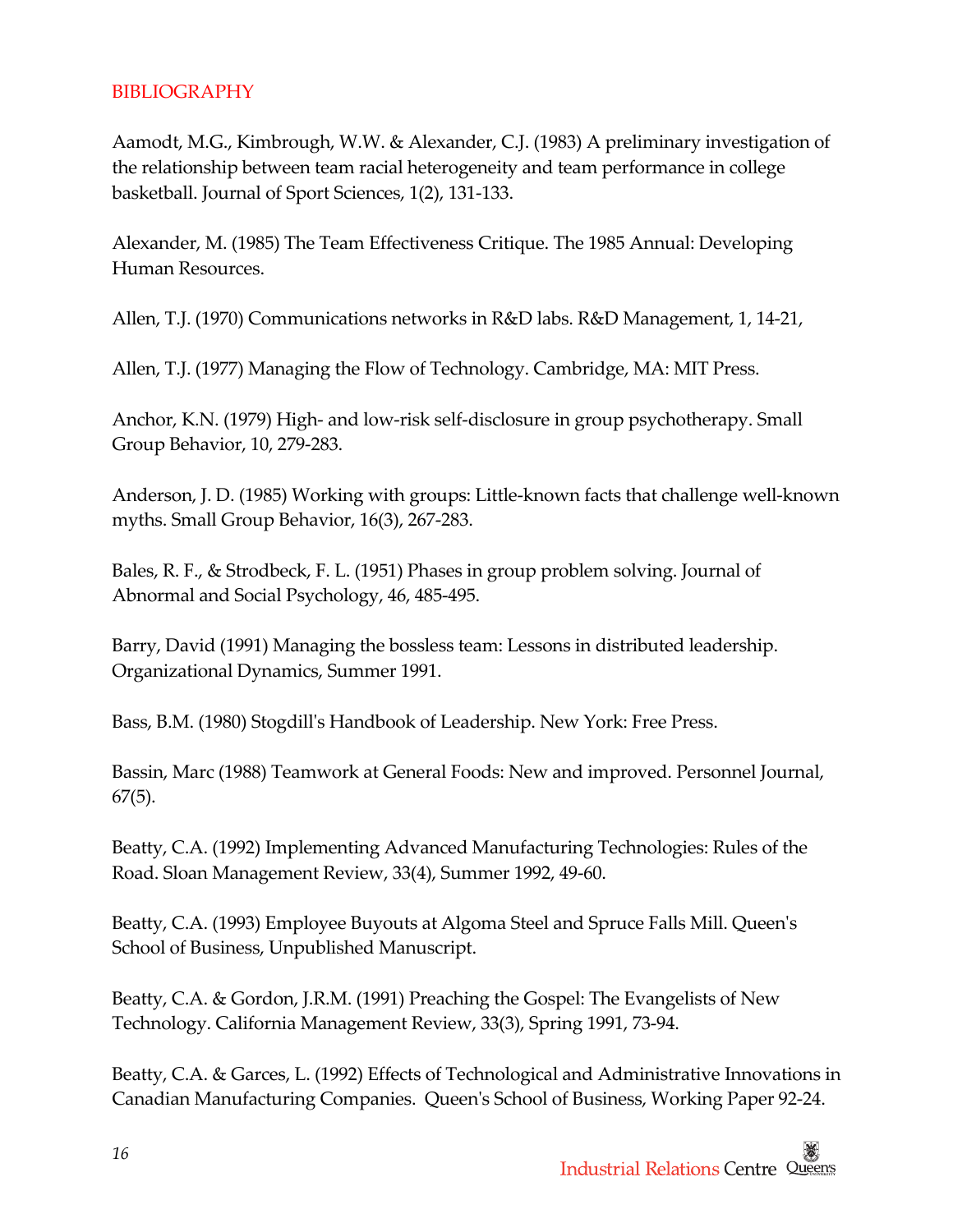Bell, Z.M.A. (1974) The effect of substantiative and affective conflict in problem‐solving groups, Ph.D. Dissertation, University of Iowa.

 Bennis, W.G., & Shepard, H.A. (1961) Group observation. In W.G. Bennis, K.D.Benne, & R. Chin (Eds.), The planning of change, 743‐756, New York: Holt, Rinehart & Winston.

Bertcher, H.J. & Maple, F.F. (1977) Creating Groups. Beverly Hills: Sage.

 Bouchard, T.J. (1969) Personality, problem solving procedure and performance in small groups. Journal of Applied Psychology Monograph, 53, 1‐29.

 Bridges, E. and Hallinger, P. (1991) Problem‐based learning in medical and managerial education. Conference Paper, Cognition and School Leadership Conference, Nashville, Sept. 1991.

 Brocato, F.C. & Seaburg, J.J.Jr. (1987) Psychological type and task accomplishment in the public school management team. Paper presented at the Annual Meeting of the American Educational Research Association, Washington, D.C., April, 20‐24.

 Burke, W. W. (1988) Team Building. In W. Brendan Reddy, and Kaleel Jamison (Eds.), Team Building: Blueprints for productivity and satisfaction. NTL Institute for Applied Behavioral Science and University Associates, Inc. (Copublishers).

 Colarelli, S.M. and Boos, A.L. (1992) Sociometric and ability‐based assignment to work groups: Some implications for personnel selection. Journal of Organizational Behaviour, 13, 187‐196.

 Counselman, Eleanor F. (1991) Leadership in a long‐term leaderless womenʹs group. Small Group Research, 22(2), 240‐257.

Courtright, J. A. (1978) A laboratory of groupthink. Communication Monographs, 5, 229‐246.

 Dewhirst, H.D., Arvey, R. & Brown, E. (1978) Satisfaction and performance in research and development tasks as related to information accessibility. IEEE Transactions on Engineering Management, 1, 71‐79.

 Diehl, M., & Stroebe, W. (1987) Productivity loss in brainstorming groups: Toward the solution of a riddle. Journal of Personality and Social Psychology, 53, 497‐509.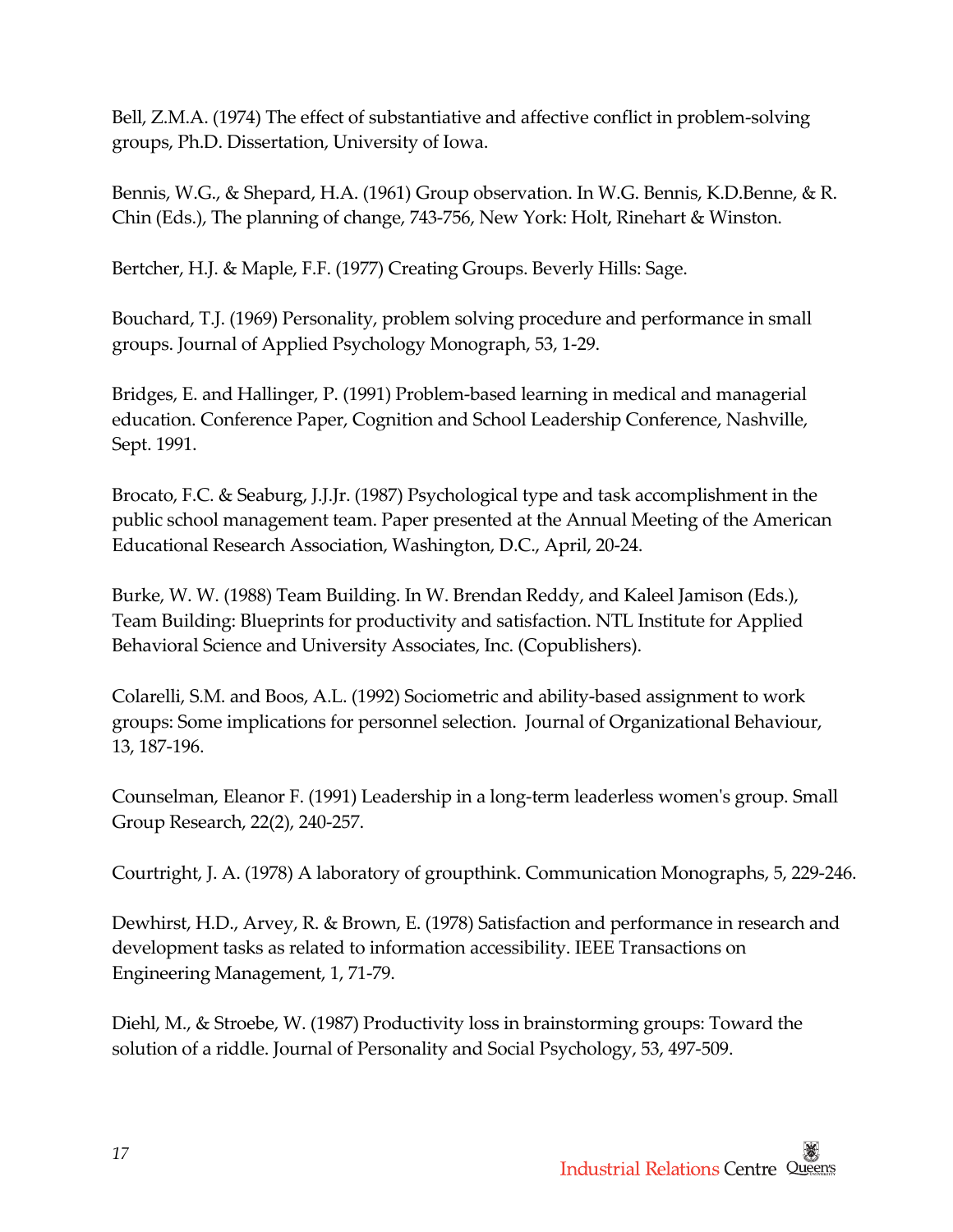Dunphy, D. and Berggren, C. (1992) Industrial Renewal at Alcan Sheet Division, Granville. The Australian Graduate School of Management, University of New South Wales.

 Earle, F.J. (1981) Leadership in competitive and recreational sport. Unpublished masterʹs thesis, University of Western Ontario.

 Elias, F.G., Johnson, M.E. & Fortman, J.B. (1989) Task‐focused self‐disclosure: Effects on Group Cohesiveness, Commitment to Task and Productivity. Small Group Behavior, 20(1), 87‐96.

 Eitzen, D.S. (1973) The effect of group structure on the success of athletic teams. International Review of Sport Sociology, 8, 7‐17

 Fandt, P. (1991) The relationship of accountability and interdependent behavior to enhancing team consequences. Group and Organization Studies, 16(3), 300‐312.

 Farris, G. (1969) Organizational factors and individual performance. Journal of Applied Psychology, 53, 86‐92.

 Firestien, R. L. (1991) Effects of creative problem solving training on communication behaviors in small groups. Small Group Research, 21(4), 507‐521.

 Fisher, B.A. (1970) Decision emergence: Phases in group decision making. Speech Monographs, 37, 53‐66.

 Flowers, M. L. (1977) A laboratory test of some implications of Janisʹs groupthink hypothesis. Journal of Personality and Social Psychology, 33, 888‐895.

 Gallupe, R. B., Dennis, A. R., Cooper, W. H., Valacich, J. S., Bastianutti, L. M., Nunamaker, Jr., J. F. (1992) Electronic Brainstorming and Group size. Academy of Management Journal, 2, 350‐369.

 Ganster, D.C., Williams, S. and Poppler, P., (1991) Does training in problem solving improve quality of group decisions? Journal of Applied Psychology. 76(3) 479‐483.

 Gersick, C. J. G. (1988) Time and transition in work teams: toward a new model of group development. Academy of Management Journal, 31(1), 9‐41.

 Gill, S. J., Menlo, A., & Keel, L. (1984) Antecedents to member participation within small groups: A review of theory and research. Journal for Specialists in Group Work, 9(2), 68‐76.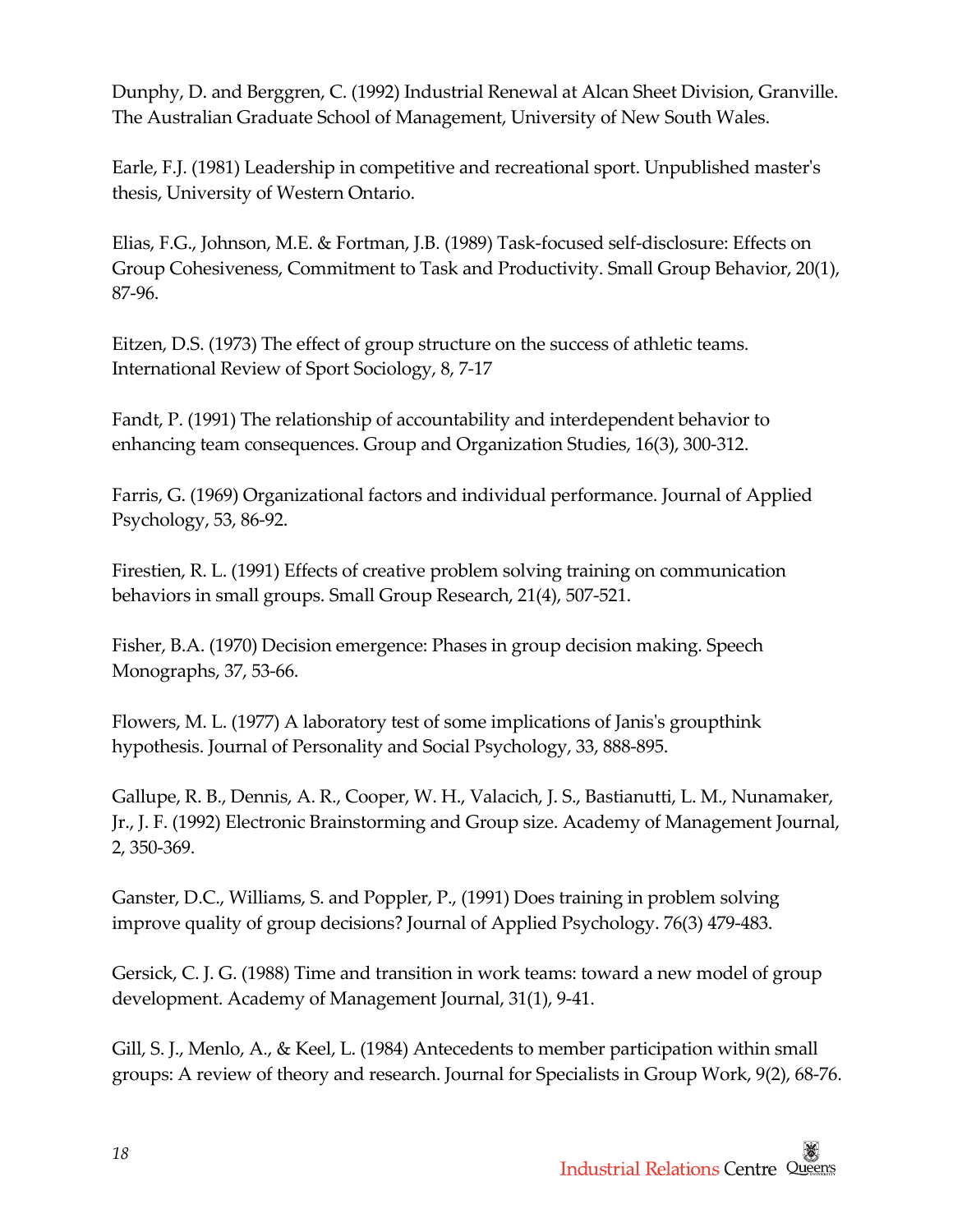Gladstein, D. (1984) Groups in context: A model of task group effectiveness. Administrative Science Quarterly, 29, 499‐517.

 Goodman, P. S., Ravlin, E. & Schminke, M. (1987) Understanding groups in organizations. Research in organizational behaviour,9, 121‐173.

 Goodstein, L. D., & Davico, M. (1979) The decline and fall of small group. Journal of Applied Behavioral Science, 15, 320‐328.

 Gordon, J.R.M, Beatty, C.A., Wiseman, J. & Bolton, C. (1993) Canadian Manufacturing Competitivess Progress Report. Queenʹs School of Business, unpublished manuscript.

 Greene, Charles N. (1989) Cohesion and productivity in work groups. Small Group Behavior, 20(1), 70‐86.

 Griffith, B. G. & Mullins, N. C. (1971) Coherent social groups in scientific change. Science, 177, 959‐164.

 Hackman, J. R., & Vidmar, N. (1970) Effects of size and task type on group performance and member reactions. Sociometry, 33, 37‐54.

 Hall, J. & Watson, W.H. (1970) The effects of a normative intervention in group decision making performance. Human Relations, 23, 299‐317.

 Hanlon, S.C. & Taylor, R.R. (1991) An examination of changes in work group communication behaviors following installation of a gainsharing plan. Group and Organization Studies, 16(3), 238‐267.

Hare, A.P. (1976) Handbook of small group research (2nd ed.). New York: Free Press.

 Hirokawa, R. Y. (1987) Why informed groups make faulty decisions: An investigation of possible interaction‐based explanations. Small Group Behavior, 18(1), 3‐29.

Hoerr, J. (1988) Work teams can rev up paper‐pushers too. Business Week, Nov. 28, 64‐72.

 Holloman, C.R. & Hendrick, H.W. (1972) Adequacy of group decisions as a function of the decision making process. Academy of Management J., 15, 175‐184.

 Jablin, F.M. & Seibold, D.R. (1978) Implications for problem solving groups of empirical research on brainstorming: A critical review of literature. Southern States Speech Communication Journal, 43, 327‐356.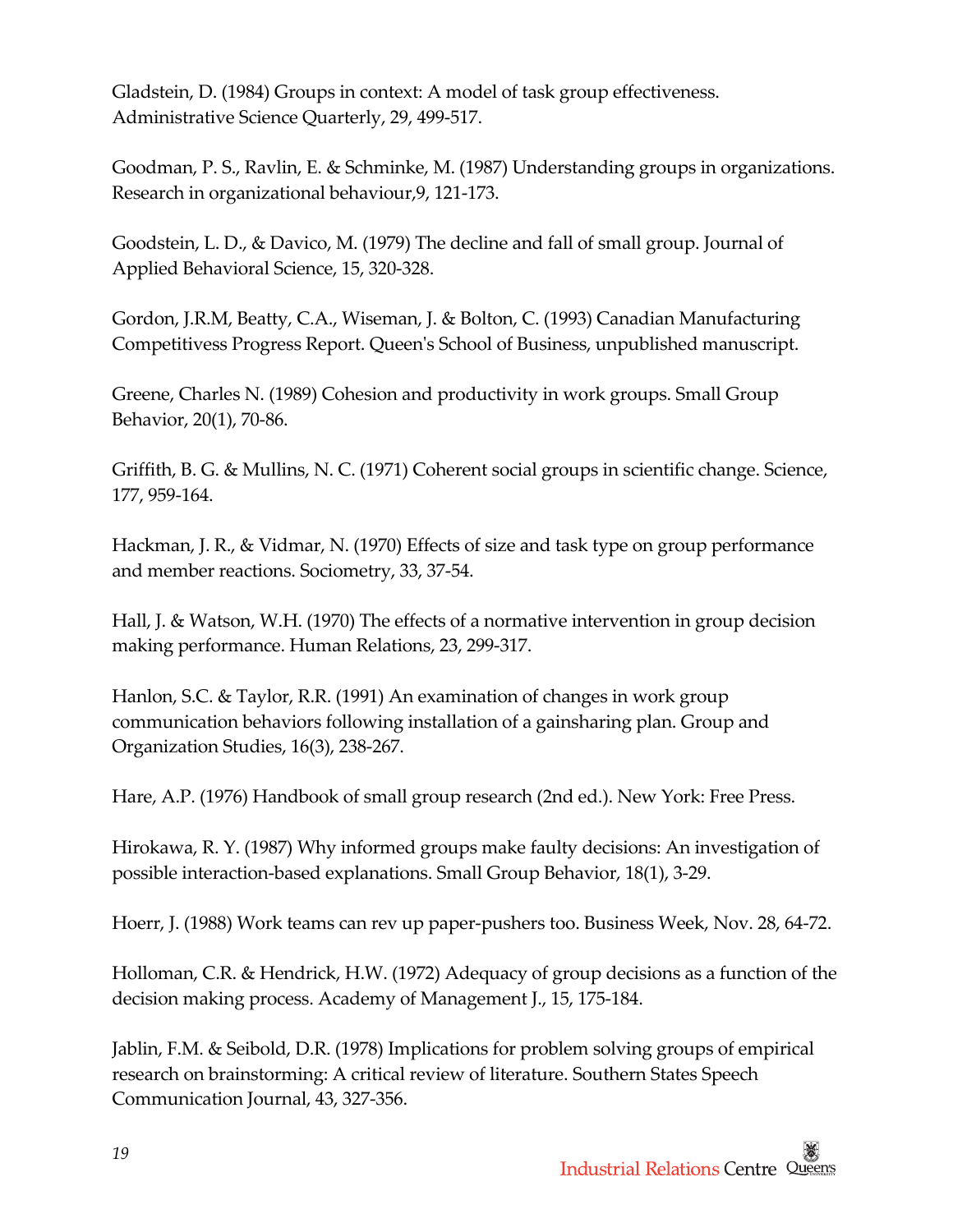Janis, I. L. (1972) Victims of Groupthink. Boston:Houghton Mifflin.

 Jones, M.B. (1974) Regressing group on individual effectiveness. Organizational Behavior and Human Performance, 11, 426‐451.

 Johnson, D.W. and Johnson, R.T. (1991) Learning Together and Alone (3rd Ed) Prentice Hall: New Jersey.

 Katz, R. (1982) The effects of group longevity on project communication and performance. Administrative Science Quarterly, 27, 81‐104.

 Katz, R., & Tushman, M. (1981) An investigation into the managerial roles and career paths of gatekeepers and project supervisors in a major R&D facility. R&D Management, 11, 103‐110.

 Katzenbach, J.R. and Smith, D.K. (1992) The Wisdom of Teams: Creating a High Performance Organization. Boston: Harvard Business School Press.

 Keller, R. T. (1986) Predictors of performance of project groups in R & D organizations. Academy of Management Journal, 29, 715‐726.

 Lamm, H. & Trommsdorff, G. (1973) Group versus individual performance on tasks requiring ideational proficiency (brainstorming): A review. European Journal of Social Psychology, 3, 361‐387.

 Landers, D. M., Wilkinson, M. O., Hatfield, B. D., & Barber, H. (1982) Causality and the cohesion‐performance relationship. Journal of Sport Psychology, 4, 170‐183.

 Latane, B., Williams, K., & Harkins, S. (1979) Many hands make light the work: The causes and consequences of social loafing. Journal of Personality and Social Psychology, 37, 822‐ 832.

 Latham, G. P., & Locke, E. A. (1979) Goal setting ‐ A motivational technique that works. Organizational Dynamics, 8, 68‐80.

 Lieberman, M. A. Yalom, I. D. & Miles, M. B. (1973) Encounter Groups: First facts. New York: Basic Books.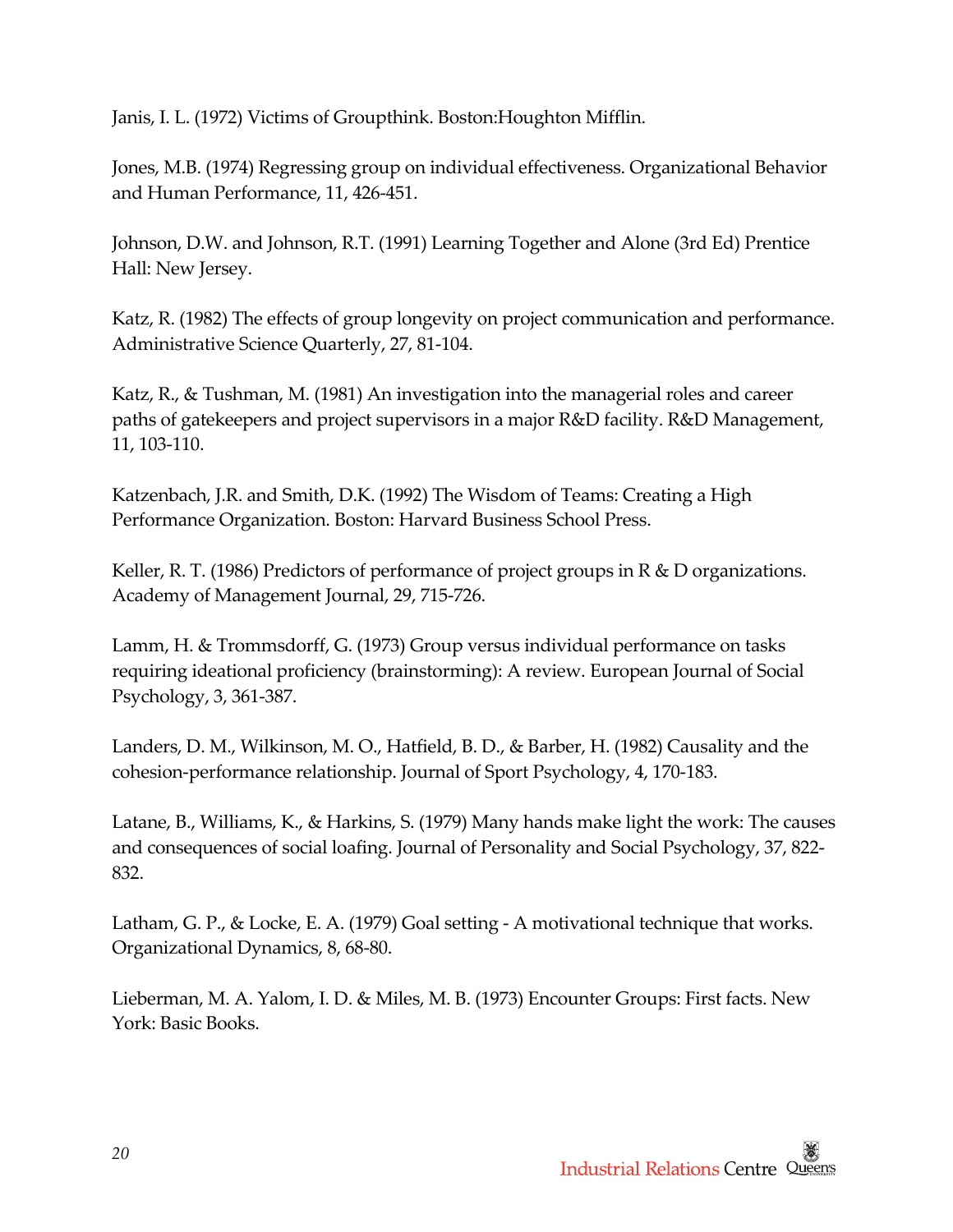Lewis, A. C., Sadosky, T. L., & Connolly, T. (1975) The effectiveness of group brainstorming in engineering problem solving. IEEE Transactions on Engineering Management, 22(3), 119‐124.

 Locke, E.A. (1978) The ubiquity of the technique of goal setting in theories of the approaches to employee motivation. Academy of Management Review, 3, 594‐601.

 Magjuka, R.J. & Baldwin, T.T. (1991) Team‐based employee involvement programs: Effects of design and administration. Personnel Psychology, 44(4), 793‐812.

 Maier, N. (1978) Assets and liabilities in group problem solving: the need for an integrative function. In L.P. Bradfordsʹ (Ed.) Group development. La Jolla, CA: University Associates.

 McCain, B., OʹReilly, C. and Pfeffer, J. (1983) The effects of departmental demography on turnover: The case of a university. Academy of Management Journal, 26, 626‐641.

 McGrath, J. E. (1984) Groups: Interaction and performance. Eaglewood Cliffs, NJ: Prentice‐ Hall.

 Mitchell, R. (1986) Team building by disclosure of internal frames of reference. The Journal of Applied Behavioral Science, 22(1), 15‐28.

 Mitchell, T.R. & Williams, S.S. (1990) Individual and group goals when workers are interdependent: Effects on task strategies and performance. Journal of Applied Psychology, 75(2), 185‐193.

 Musselwhite, E. & Moran, L. (1990) On the road to self‐direction. Journal for Quality and Participation, 58‐63.

 Nettleton, B. & Sandstrom, E.R. (1976) Training and task orientation in successful Victorian football league players. Australian Journal of Sport Medicine, 8(1), 40‐141.

 Niehoff, B.P. & Mesch, D.J. (1991) Effects of reward structures on academic performance and group processes in a classroom setting. Journal of Psychology, 125(4), 457‐467.

 OʹKeefe, R.D., Kernaghan,J.A., & Rubenstein A.H. (1975) Group cohesiveness: A factor in the adoption of innovations among scientific work groups. Small Group Behavior, 6(3)......

Osborn, A. F. (1954) Applied imagination. New York: Scribner.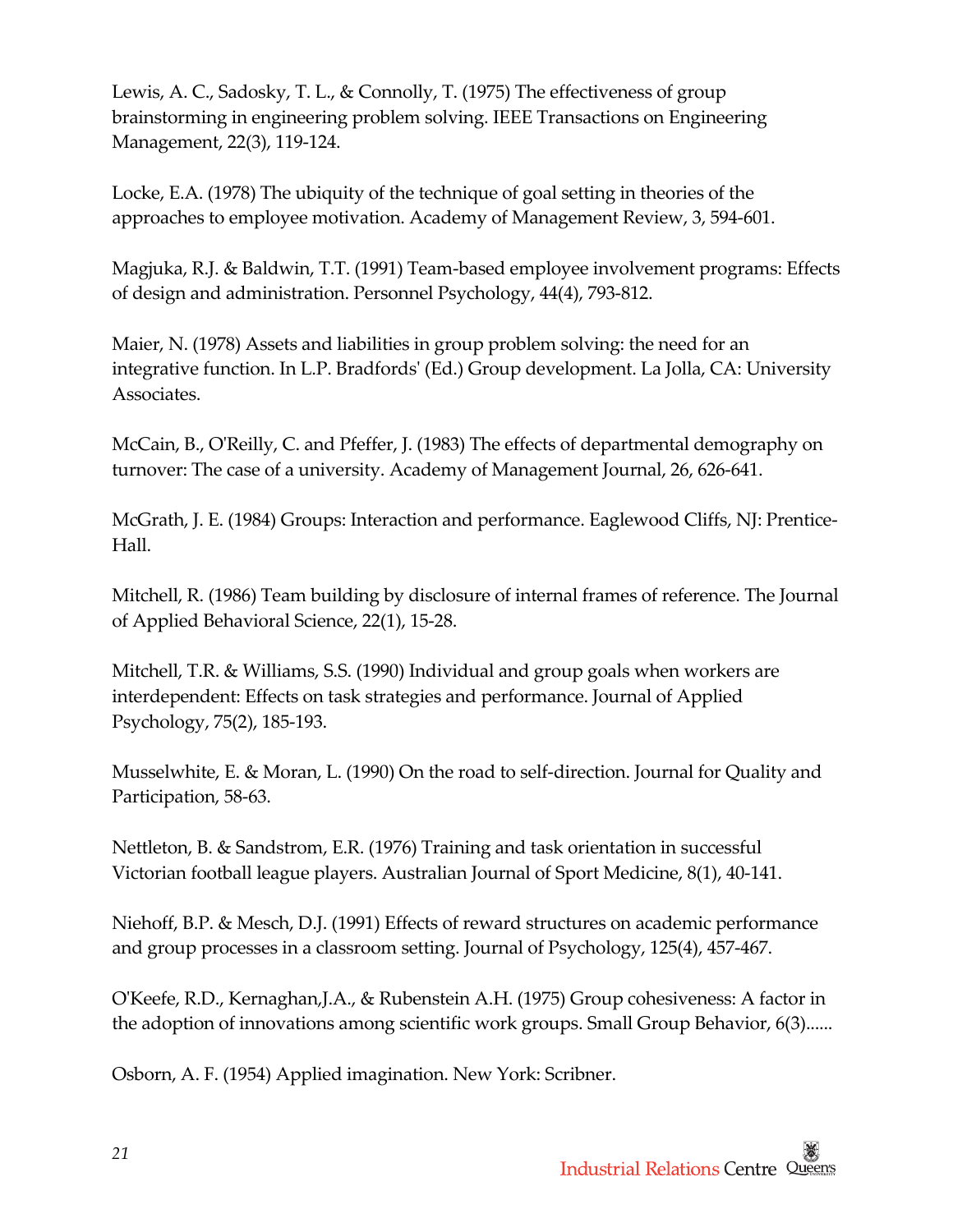Pelz, D. & Andrews, F. (1966) Scientists in Organizations. New York: Wiley.

 Poole, M.S. (1983a) Decision development in small groups II: A study of multiple sequences of decision making. Communication Monographs, 50, 206‐232.

 Poole, M.S. (1983b) Decision development in small groups III: A study of multiple sequences of decision making. Communication Monographs, 50, 321‐341.

Posner‐Weber, Cheryl (1987) Update on groupthink. Small Group Behavior, 18(1), 118‐125.

Robbins, S.P. (1980) The Administrative Process. Englewood Cliffs, NJ: Prentice‐Hall.

 Scheidel, T. & Crowell, L. (1964) Idea development in small group discussion groups. Quarterly Journal of Speech, 50, 140‐145.

 Seibert, S. & Gruenfeld, L. (1992) Masculinity, femininity and behavior in groups. Small Group Research, 23(1), 95‐112.

 Seifritz, J., Duda, J.L. & Chi, L. (1992) The relationship of perceived motivation climate to intrinsic motivation and beliefs about success in basketball. Journal of Sport and Exercise Psychology, 14, 375‐391.

Shaw, M.E. (1981) Group Dynamics. New York: McGraw‐Hill.

 Shepard, Clovis (1964) Features of a successful group. Small Groups: Some Sociological Perspectives.

 Slavin, R.E. (1990) Cooperative Learning: Theory, Research and Practice. Boston: Allyn and Bacon.

 Slavson, S.R. (1955) Criteria for selection and rejection for patients for various kinds of group therapy. International Journal of Group Therapy, 5, 3‐30

 Stava, L. J. & Bednar, R. L. (1979) Process and outcome in encounter groups: the effect of groups composition. Small Group Behavior, 10, 200‐213.

Steiner, I. D. (1972) Group process and productivity. New York: Academic Press.

 Stogdill, R. M. (1972) Group productivity, drive, and cohesiveness. Organizational Behaviour and Human Performance, 8, 26‐43.